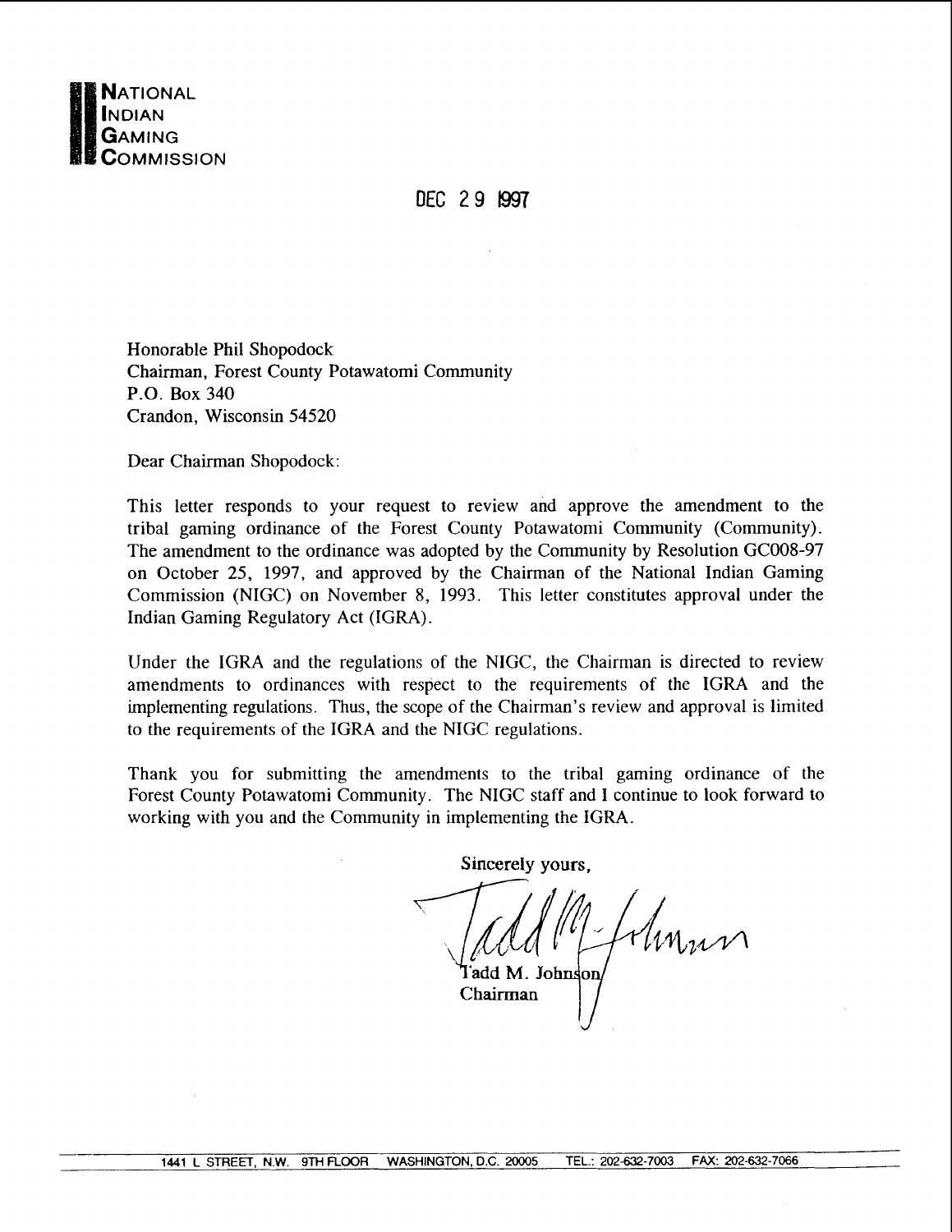

Forest County Potawatomi Community

P.O. Box 340, Crandon, Wisconsin 54520 **Pb: 715-478-2903 ?ax: 715-4 78-5280** 

Resolution No. **-COOS**-97

WHEREAS, the Forest County Potawatomi Community is a duly constituted Tribal Government in accordance with all the provisions of the Forest County Potawatomi Constitution and By-Laws adopted on June 5, 1982 pursuant to the Indian Reorganization Act of June 18, 1934 (P.L. 73- 383), AND

WHEREAS, the Forest County Potawatomi Community (Tribe) has adopted the Gaming Control Ordinance, amending the Bingo Control Ordinance, and the Class **II** and Class 111 Gaming Control Ordinance, AND

WHEREAS, the Tribe in various meetings duly called and held, and more specifically on April 29, 1995, and May 13, 1995, discussed the Tribe's gaming issues; specifically issues of budgeting, accountability, and authority directly flowing from the current Gaming Control Ordinance, and thereby passed motions at said meetings directing that the Tribe's Gaming Commission be placed under the Tribe's Executive Council and that the Gaming Control Ordinance be amended to reflect the same, AND

WHEREAS, the Tribe, pursuant to said motions, approved an amendment to it's Gaming Control Ordinance on July 2, 1997, which amendment was submitted to the National Indian Gaming Commission ( Commission) for approval, AND

WHEREAS, the Commission disapproved the amendment and suggested certain provisions be changed, AND

WHEREAS, such changes were made pursuant to the Commission's recommendations and which are reflected in the attached Amended Gaming Control Ordinance, AND

RESOLVED, that the Forest County Potawatomi Community, is in a session duly called and held on October 25, 1997, hereby approves the modifications to the Amended Gaming Control Ordinance as attached and direct the Executive Council to submit the same to the National Indian Gaming Commission for approval

# **CERTIFICATION**

 $\mathcal{D}rn\alpha\mathcal{D}h$  and  $\alpha\alpha\gamma$  , the undersigned Secretary of the Forest County Potawatomi Community do hereby certify that  $q\bar{z}$  members constituted a quorum at a meeting duly called, community ao nereby certify that  $\frac{q}{L}$  members constituted a quorum at a meeting duly called,<br>convened, and held on the  $25$ <sup>th</sup> day of  $L$ <sub>th</sub> bey , 1997 and that said resolution was duly<br>adopted by an affirmative vo members abstaining and that said resolution was not rescinded or amended in anyway.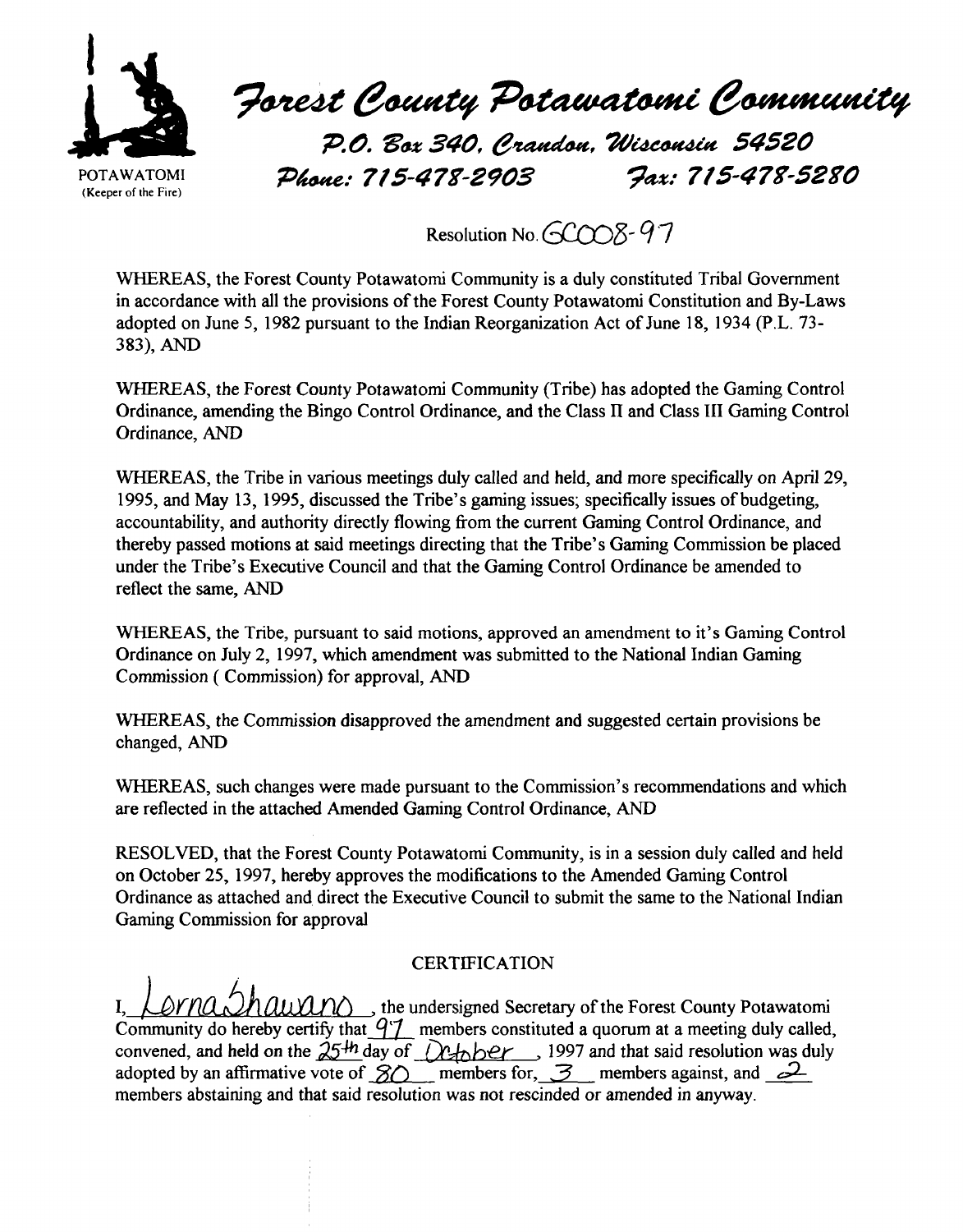

Forest County Potawatomi Community

**POTAWATOMI** 

P.O. Box 340, Crandon, Wisconsin 54520 **(Keeper of the Fire) Pk/ 715-4 78-2903 ?a%: 715-4 78-5280** 

Thawans

Shawano **Tribal Secretary Forest County Potawatomi**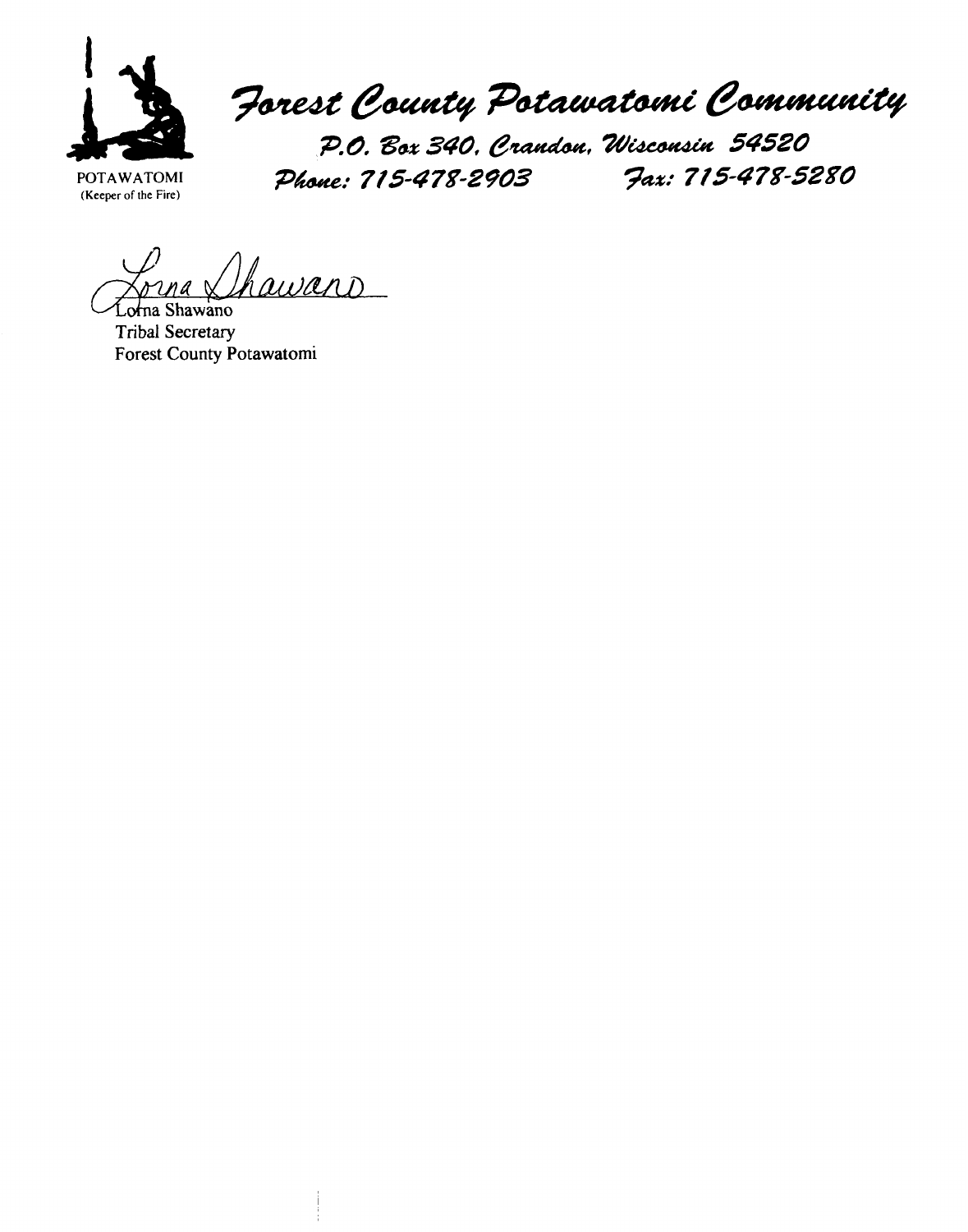#### **FOREST COUNTY POTAWATOMI COMMUNITY**

 $* * *$ 

OCT 29 .997

### **AMENDED GAMING CONTROL ORDINANCE**

**BE IT ENACTED,** by the General Council of the Forest County Potawatomi Community, acting pursuant to the authority vested in it by Article VI, Section 1, of its Constitution, that all gaming operations conducted by the Forest County Potawatomi Community be governed by the following provisions.

#### **CHAPTER I. GENERAL PROVISIONS AND PURPOSE**

Section 101. This Ordinance shall be known as the Amended Gaming Control Ordinance of the Forest County Potawatomi Community ("Tribe") amends the Gaming Control Ordinance, the Bingo Control Ordinance, and the Class I1 and Class I1 Ordinances, adopted by the General Council of the Forest County Potawatomi Community and rescinds any portions of those ordinances which are inconsistent with this ordinance.

Section 102. The intent of this ordinance is:

**I** 

'.,

(1) to provide a statutory basis of promoting tribal economic development, self-sufficiency, and a strong tribal government; and,

(2) to provide appropriate regulations and rules, which shall be strictly and uniformly enforced throughout the jurisdiction of the Forest County

Potawatomi Community to ensure the close control by its Gaming Commission, under the direction of the Tribe's Executive Council of the regulation of its gaming operations.

Section 103. The Tribe shall have the sole proprietary ownership of, interest in, and responsibility for all Class I1 and Class I11 gaming activities conducted on the Tribe's lands pursuant to 25 C.F.R.  $Part 522.4(b)(1)$ .

Section 104. The regulations and rules set forth in the Tribe's gaming Ordinances shall govern all gaming operations conducted on the Tribe's lands.

Section 105. This Ordinance may be amended by a majority vote of the Forest County Potawatomi Community General Council at any time.

 $\mathbf{1}$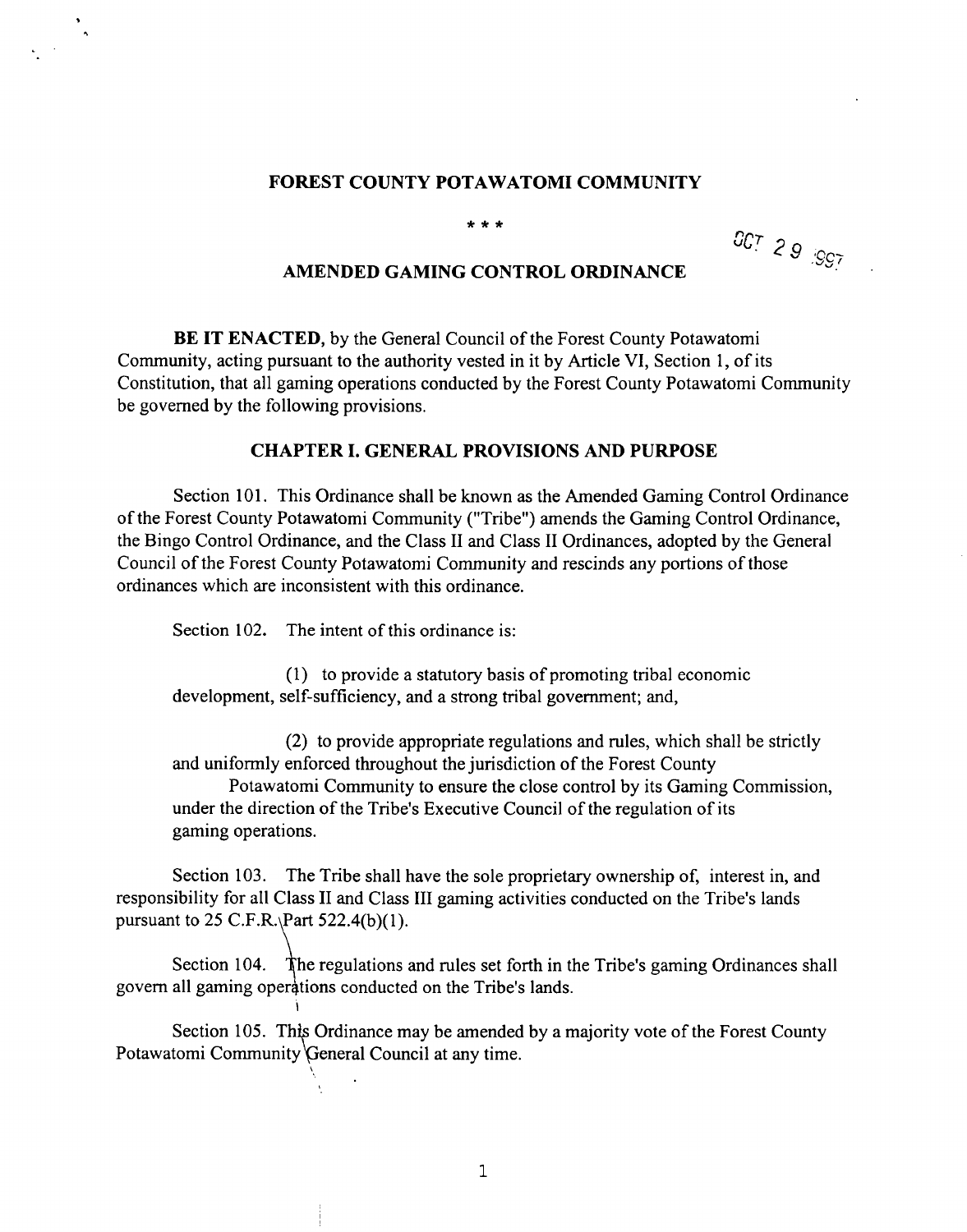### **CHAPTER 2. DEFINITIONS**

For purposes of this ordinance:

Section 201. "Class I1 gaming" means Class I1 gaming as defined in accordance with the IGRA, 25 U.S.C. sec. 2703(7)(A).

Section 202. "Class I11 gaming" means Class I11 gaming as defined in accordance with the IGRA, 25 U.S.C. sec. 2703(8).

Section 203. "Compact" means any compact between any state and the Tribe entered into pursuant to the IGRA, including any amendments thereto.

Section 204. "Executive Council" means the executive governing body of the Tribe, duly elected and authorized in accordance with the Constitution of the Tribe.

Section 205. "Gaming Commission" means the Forest County Potawatomi Community Gaming Commission established pursuant to the Gaming Control Ordinance, adopted on February 1, 1993, and amended pursuant to this Amended Gaming Control Ordinance adopted on July 12, 1994.

Section 206. "General Council" shall mean the General Council of the Forest County Potawatomi Community, as that body is defined in the Constitution of the Community.

Section 207. "Gaming Enterprise" means all of the Tribe's Class I1 and Class I11 gaming operations conducted pursuant to this Ordinance. "Gaming Enterprise" means each economic entity that is licensed by the Tribe, operates the games, receives the revenues, issues the prizes, and pays the expenses.

Section 208. "Gaming Facilities" means the buildings and associated real property within which the Tribe conducts Class II and Class III gaming and other associated commercial activity related to such gaming.

Section 209. "General Manager" means the individual who has responsibility for day-to-day operations of a Gaming Enterprise.

Section 210. "Household Member" means a person currently residing in a household on a consistent basis and treated as a member of the family residing in the household;

Section 211. "IGRA" means the Indian Gaming Regulatory Act, Pub.L. 100-497, 25 U.S.C. **\$9.** 2701, et seq.

 $\overline{2}$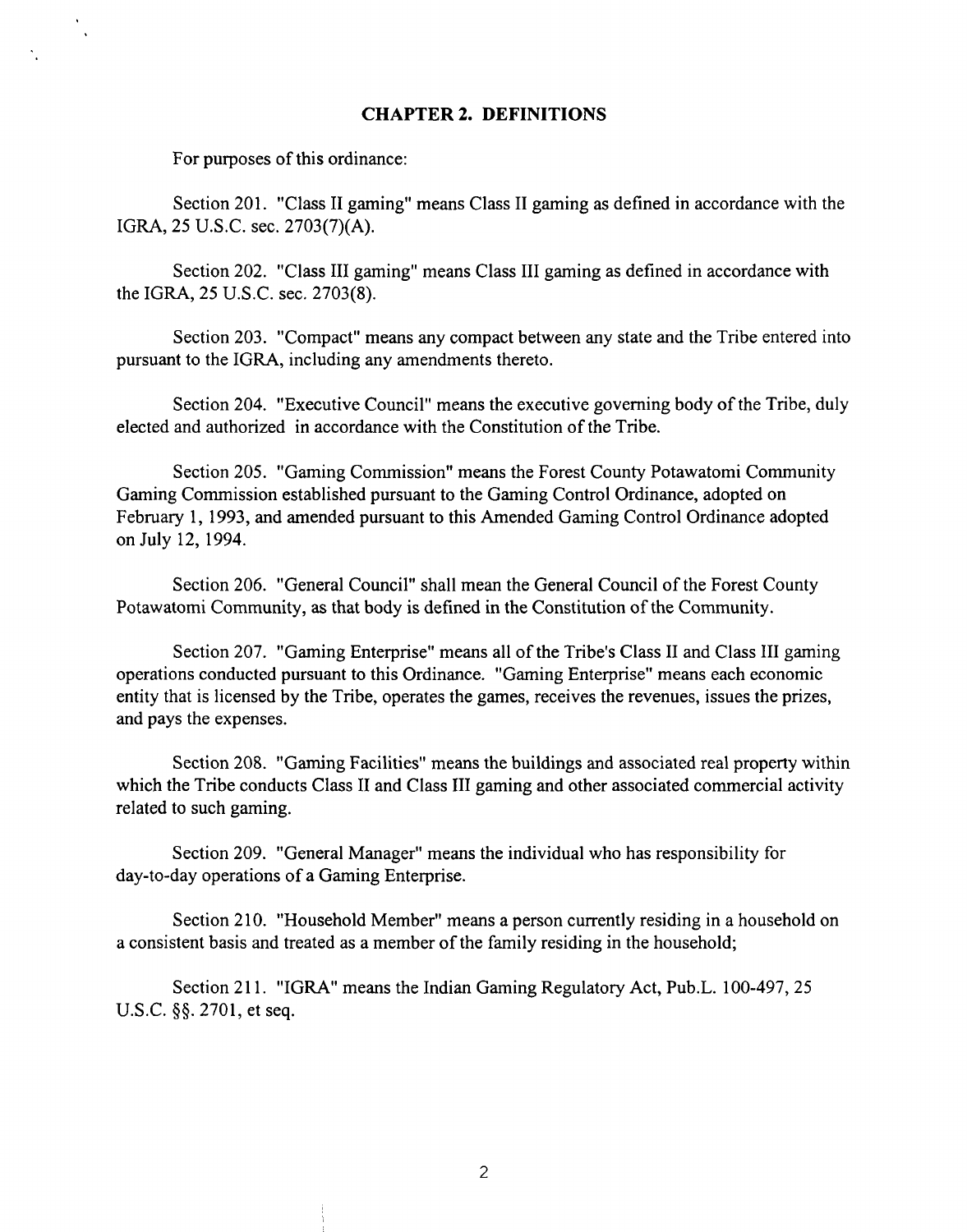Section 212. "Immediate Family Member" means a spouse, parent, child, or Household Member.

Section 213. "Immediate Relative" means a spouse, sibling, parent, grandparent, child, or grandchild, whether by blood, adoption, or legal relation.

Section 214. "Key Employees" mean the following persons;

(a) All persons performing one or more of the following functions in any of the Gaming Enterprises:

(i) bingo caller;

 $\ddot{\phantom{a}}$ 

- (ii) counting room supervisor;
- (iii) chief of security;
- (iv) custodian of gaming supplies or cash;
- (v) floor manager;
- (vi) pit boss;
- (vii) dealer;
- (viii) croupier
- (ix) approver of credit; or

(x) custodian of gaming devices including persons with access to cash and accounting records within such devices.

- (xi) surveillance personnel;
- $(xii)$  accounting staff;
- (xiii) any person with authority to disburse funds for, or approve shipments of, materials or supplies; and,

(b) If not otherwise included, any other person whose total cash compensation is in excess of \$50,000 per year; or

(c) If not otherwise included, the four most highly compensated persons in each Gaming Enterprise.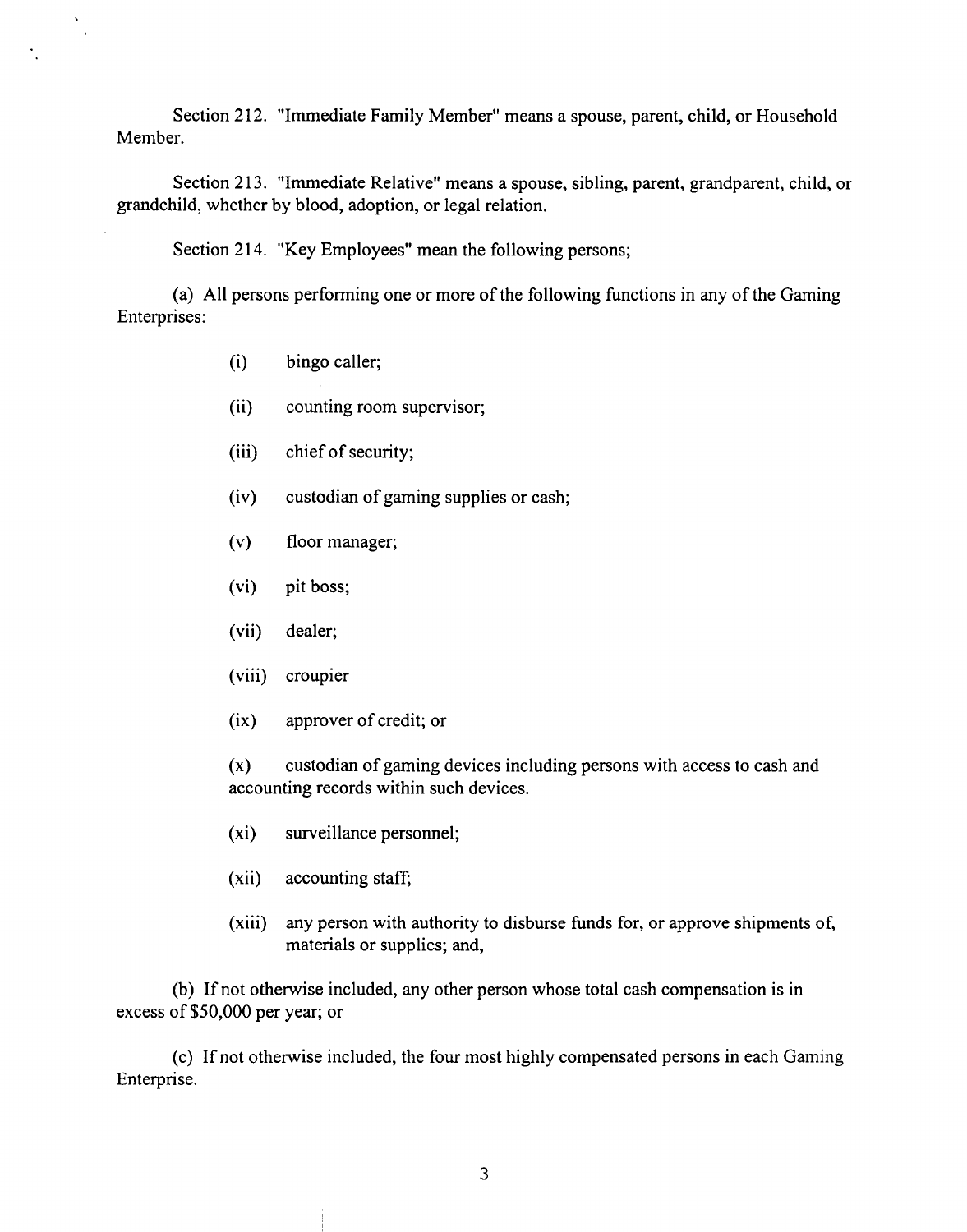Section 215. "Management Contract" means any contract, subcontract, or collateral agreement between an Indian Tribe and a contractor or between a contractor and a subcontractor, if such contract or agreement provides for the management of all or part of the gaming operation.

Section 216 "Net Revenues" means gross gaming revenues of an Indian Gaming operation less -- (a) amounts paid out as, or paid for, prizes and (b) total gaming-related operating expenses, excluding management fees.

Section 217. "NIGC" means the National Indian Gaming Commission" established pursuant to the IGRA, 25 U.S.C. §sec. 2704.

Section 218. "Ordinance" means this Gaming Control Ordinance.

Section 219. "Person" means any individual or entity, including any corporation or general or limited partnership.

Section 220. "Premises" means any place, facility, or location on the Tribe's Lands at which Class II or Class III gaming is conducted.

Section 221. "Primary Management Official" means

- (a) The person having management responsibility for a Management Contract;
- (b) Any person who has authority:

 $\sim 20$ 

- (i) To hire and fire employees; or
- (ii) To set up working policy for the Gaming operation; or
- (c) The chief fmancial officer or other person who has financial management responsibility.

Section 222. "Tribe" means the Forest County Potawatomi Community, any of its subdivisions, enterprises, agencies, or instrumentalities, corporations chartered under federal, state, or tribal law, which are wholly owned by any of the foregoing, and authorized officials, agents, and representatives of any of the foregoing.

Section 223. "Tribe's Lands means:

- (a) All lands within the limits of the Forest County Potawatomi Community reservation;
- (b) All lands held in trust by the United States for the benefit of the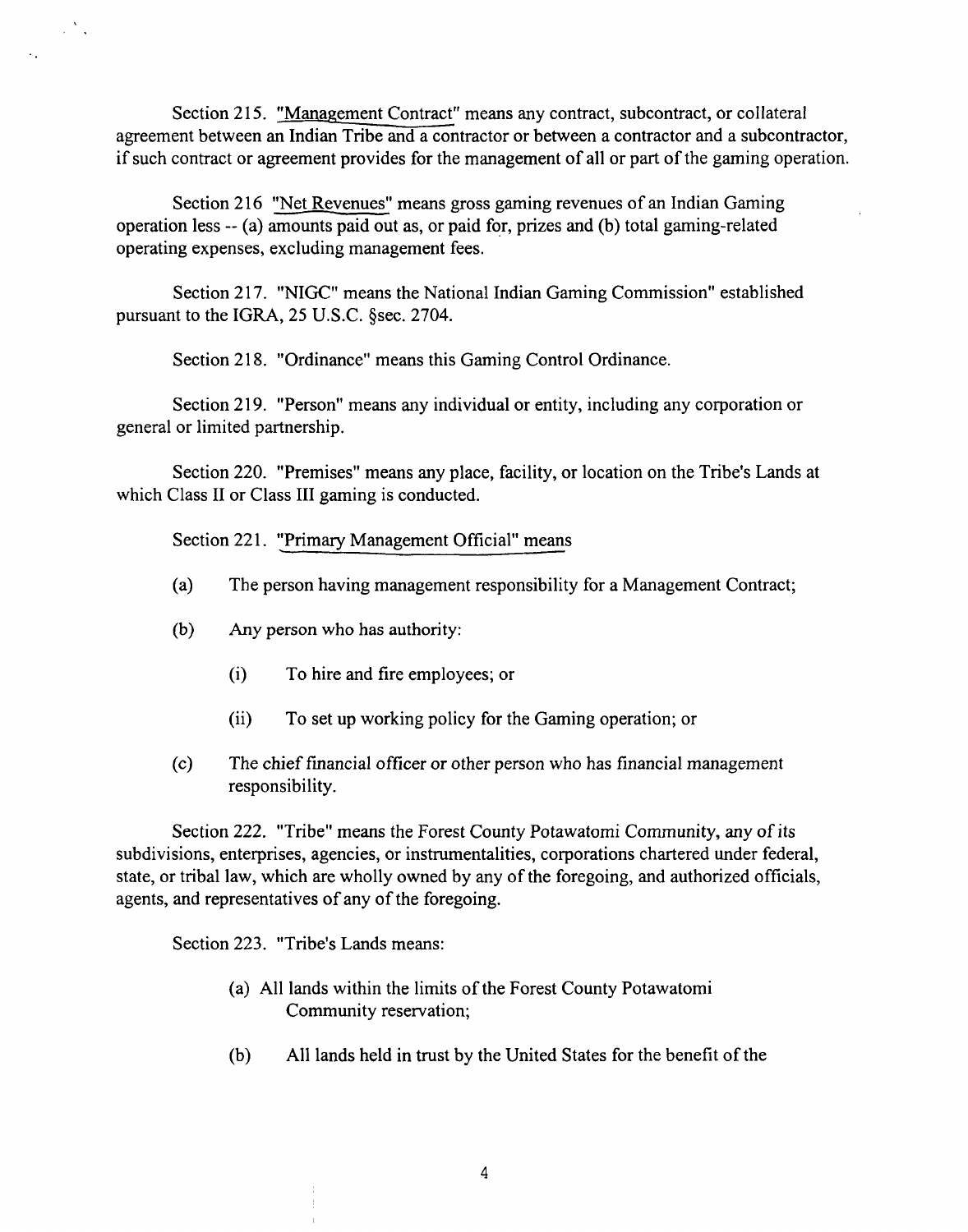Tribe as of October 17, 1988; and,

(c) All lands which may be acquired in trust by the United States for the benefit of the Tribe after October 17, 1988, over which the Tribe exercises governmental power, and which meet the requirements of section 20 of the IGRA, 25 U.S.C. \$2719.

#### **CHAPTER 3. AUTHORIZATION OF GAMING ACTIVITIES**

Section 301. Authority for Class II Gaming. The Tribe shall be authorized to conduct all forms of Class I1 gaming on the Tribe's Lands.

Section 302. Authority for Class 111 Gaming. The Tribe shall be authorized to conduct the following types of Class I11 gaming on the Tribe's Lands:

- (a) Electronic games of chance with video facsimile displays;
- (b) Electronic games of chance with mechanical displays;
- (c) Blackjack;

 $\mathbb{R}^2$ 

 $\ddot{\phantom{0}}$ 

- (d) Pull-tabs or break-open tickets when not played at the same location where bingo is being played; and
- (e) Any other type of Class 111 gaming conducted pursuant to the terms of the Tribe's Compact.

The Compact is hereby incorporated within and enacted as an integral part of this Ordinance with respect to all forms of Class I11 gaming as if set forth in full herein; provided, however, that nothing in the adoption of the Compact herein shall be deemed to affect the operation by the Tribe of any Class 11 gaming, whether conducted within or without the gaming facilities, or to confer upon any state any jurisdiction over such Class I1 gaming conducted by the Tribe on the Tribe's Lands.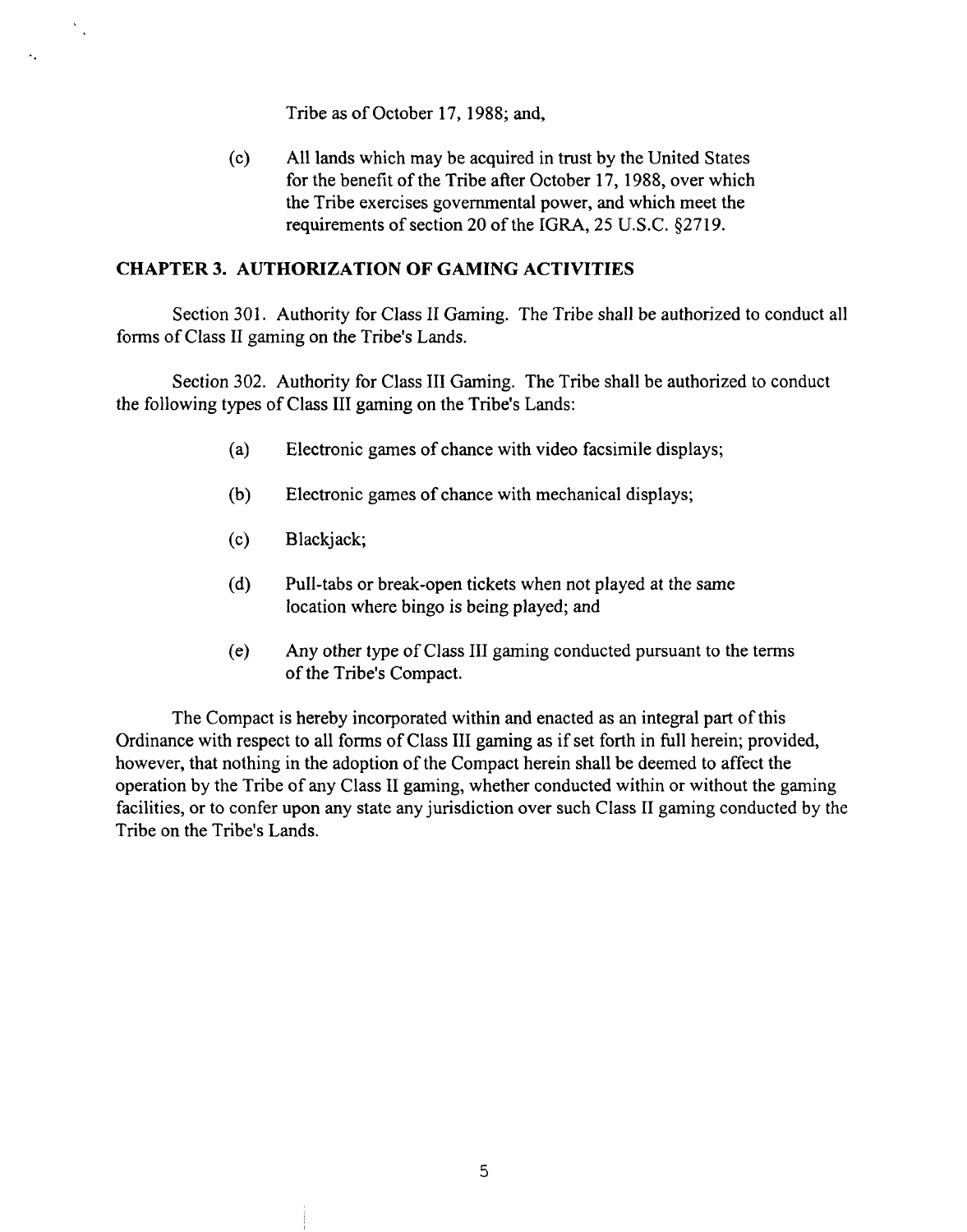Section **303.** Authority for Management and Other Contracts. The Tribe may enter into any contracts or other agreements to fiuther its gaming interests, including one or more Management Contracts. Each Management Contract shall designate the person or persons having responsibility for management of all or part of any Gaming Enterprise. Management Contracts and other gaming-related contracts shall contain such provisions as are required under the IGRA, the implementing NIGC regulations, the Compact, and shall be submitted to the NIGC or other appropriate federal regulatory body for approval as required by the IGRA, and shall be submitted to the Lottery Board or other appropriate state regulatory body for approval as required by the Compact. All such contracts shall not be effective until approved by the NIGC, other appropriate federal regulatory body, and/or the Lottery Board or other appropriate state regulatory body.

#### **CHAPTER 4. CONFORMANCE WITH IGRA AND COMPACT**

This Ordinance shall be construed in a manner that conforms to the IGRA and the Compact in all respects, and if inconsistent with the IGRA or the Compact in any manner, the provisions of the IGRA or the Compact, respectively, shall govern.

### **CHAPTER 5. STANDARDS OF OPERATION AND MANAGEMENT**

Sec. 501. Class I1 Games. The Tribe shall abide by its standards of operation and management for bingo and other Class I1 games duly adopted to protect the integrity of such games. The standards of operation and management for Class I1 games shall hereby provide, at a minimum, that:

- (a) No person under the age of 18 shall be permitted to participate in any Class I1 gaming operations as an employee, contractor, or player.
- (b) The rules by which the game will be conducted and the winner or winners determined shall be established in advance of the game and shall be visibly displayed or available in pamphlet form in the Gaming Enterprise.

Sec. 502. Class III Games. The standards of operation and management for Class III games shall be those set forth in the Compact. The Tribe may amend its standards of operation and management for Class I11 games that are no less stringent than, nor otherwise inconsistent with, the Compact.

#### **CHAPTER 6. PUBLIC SAFETY STANDARDS**

Sec. 601. The construction, maintenance, and operation of any gaming facility, shall be conducted pursuant to 25 C.F.R. sec. 522.4(b)(7) and in a manner that adequately protects the environment and the public health and safety and for that purpose shall comply with the requirements of the Compact and all applicable health, safety and environmental standards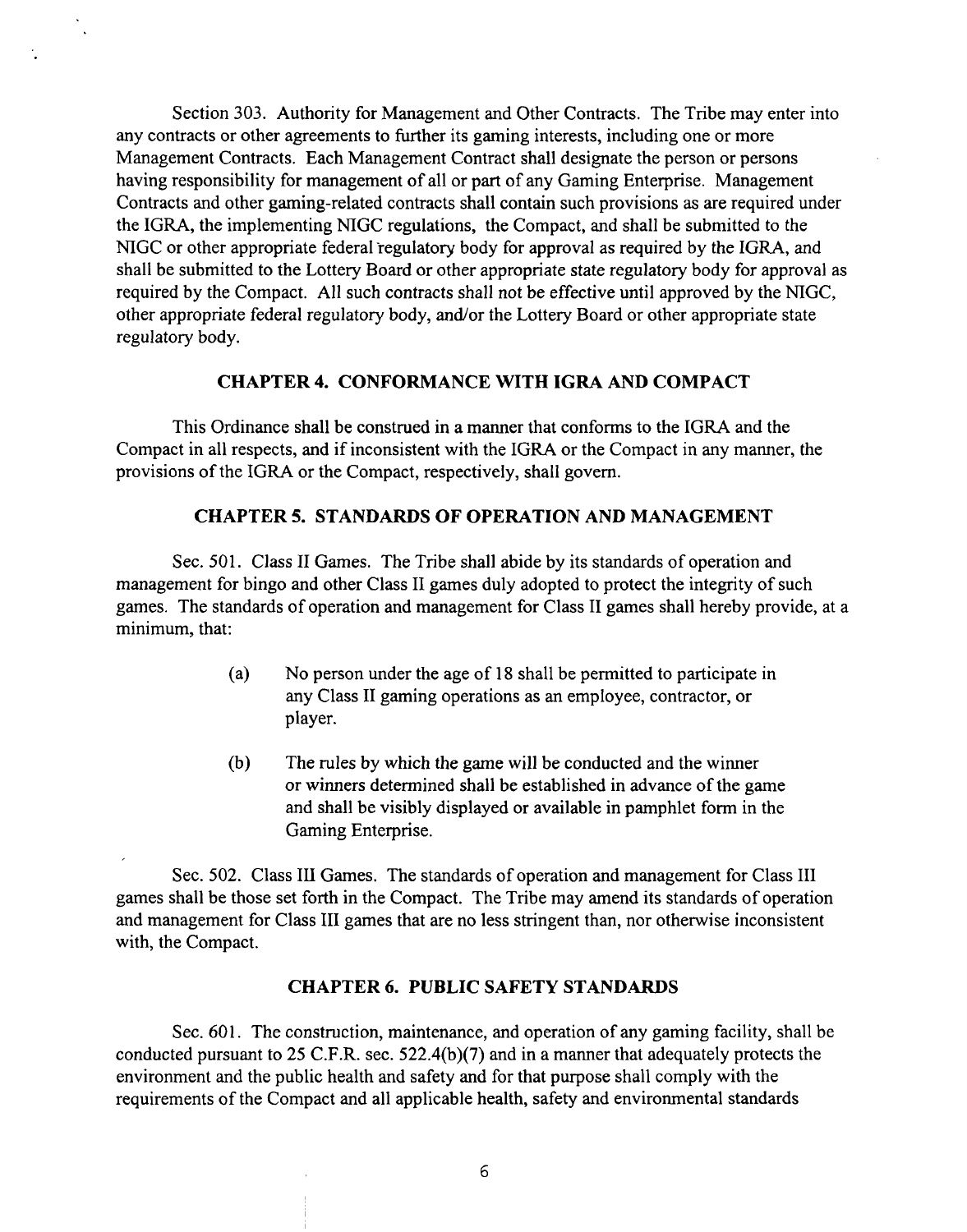enacted by the Tribe and all applicable state and federal laws. Those public health and safety standards for public buildings, electrical wiring, fire protection, plumbing and sanitation that are set forth in Chapters 101 Wis. Stats and the administrative rules adopted thereunder, including but not limited to CHS. lLHR 14 Fire Prevention, 16 Assembly Halls, and 8 186 Plumbing, Wis. Admin. Code, as they may be amended from time to time, shall be deemed to be incorporated by this Ordinance as the laws of the Tribe applicable to the Tribe's gaming facilities located in the State of Wisconsin.

 $\ddot{\phantom{a}}$  $\ddot{\phantom{0}}$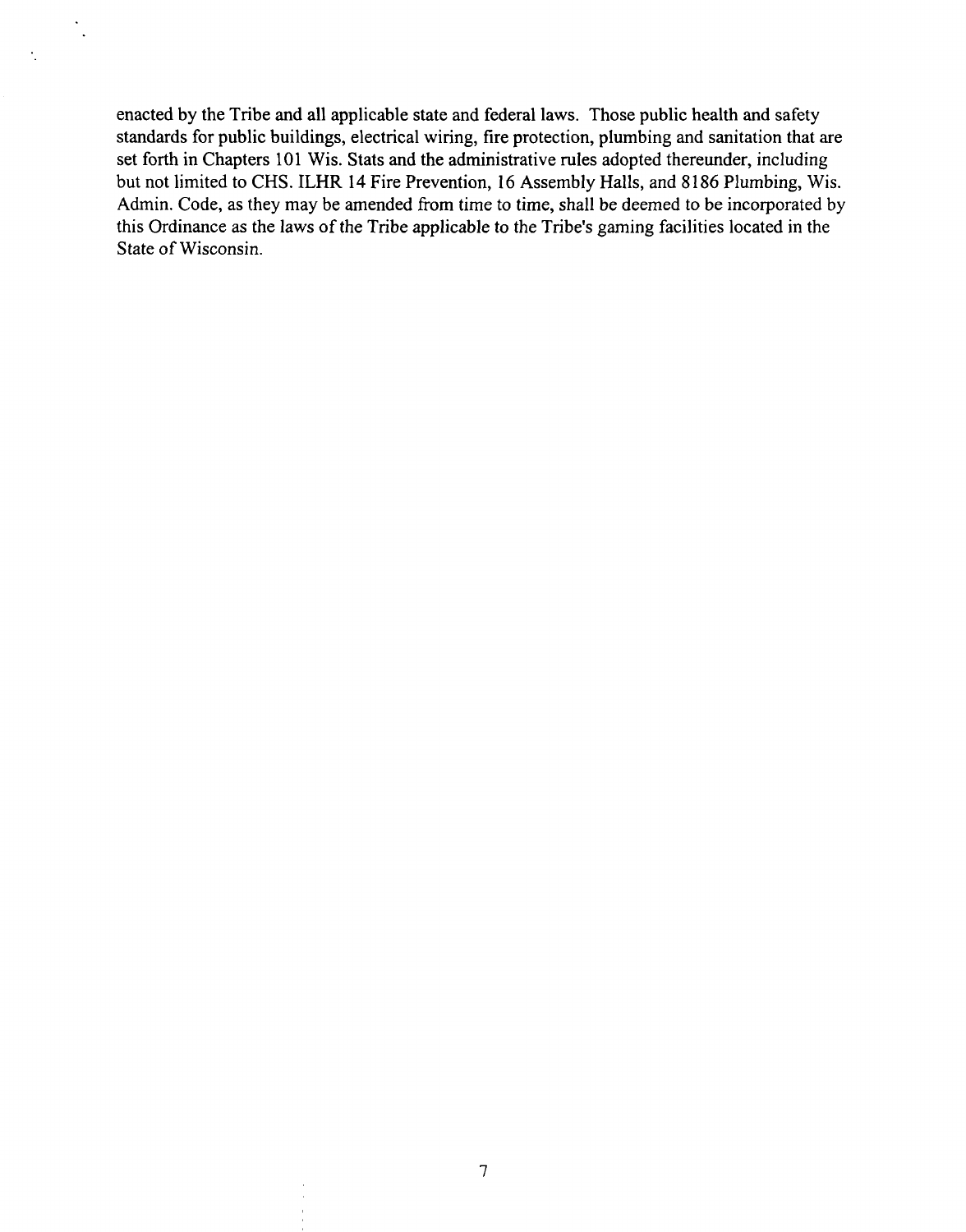### **CHAPTER 7. NET REVENUES**

Sec. 701. The Net Revenues from any games shall be exclusively devoted to the purposes authorized by the Forest County Potawatomi Community.

Sec. 702. The Net Revenues are not to be used for purposes other than: (a) to fund tribal government operations or programs; (b) to provide for the general welfare of the Tribe and its members; (c) to promote tribal economic development; (d) to donate to charitable organizations; or, (e) to help fund operations of local government agencies.

Sec. 703. If the Tribe chooses to issue Per Capita payments, the interests of minors and other legally incompetent persons who are entitled to receive per capita payments will be protected and preserved as required by the IGRA.

### **CHAPTER 8. FOREST COUNTY POTAWATOMI COMMUNITY GAMING COMMISSION**

Sec. 801 Establishment of Commission.

The duly-created Gaming Commission, pursuant to the Gaming Control Ordinance, adopted on July 24, 1993, establishing nine (9) members, shall now be established at five (5) members. The terms of the remaining five members shall be unaffected by this Amended Ordinance. The term of all members shall be four years. If any Gaming Commissioner's term has not been renewed upon his or her anniversary date, that term shall be deemed expired on the anniversary date, and the position will be considered vacant.

Sec. 802. Qualifications. In order to qualify for appointment to the Commission, an applicant must satisfy all of the following requirements:

- (a) Be an enrolled member of the Tribe.
- (b) Be age 21 or older.
- (c) Have at least a high school or GED equivalent education and have knowledge of or experience in the gaming industry.
- (d) Have no prior record of conviction of, or entry of a plea of guilty or no contest to, any of the following in any tribal, county, state, or federal court, unless he or she has been pardoned; or the Tribe has opted to waive such restriction by legislative resolution pursuant to Article IX, Section B of the Gaming Compact.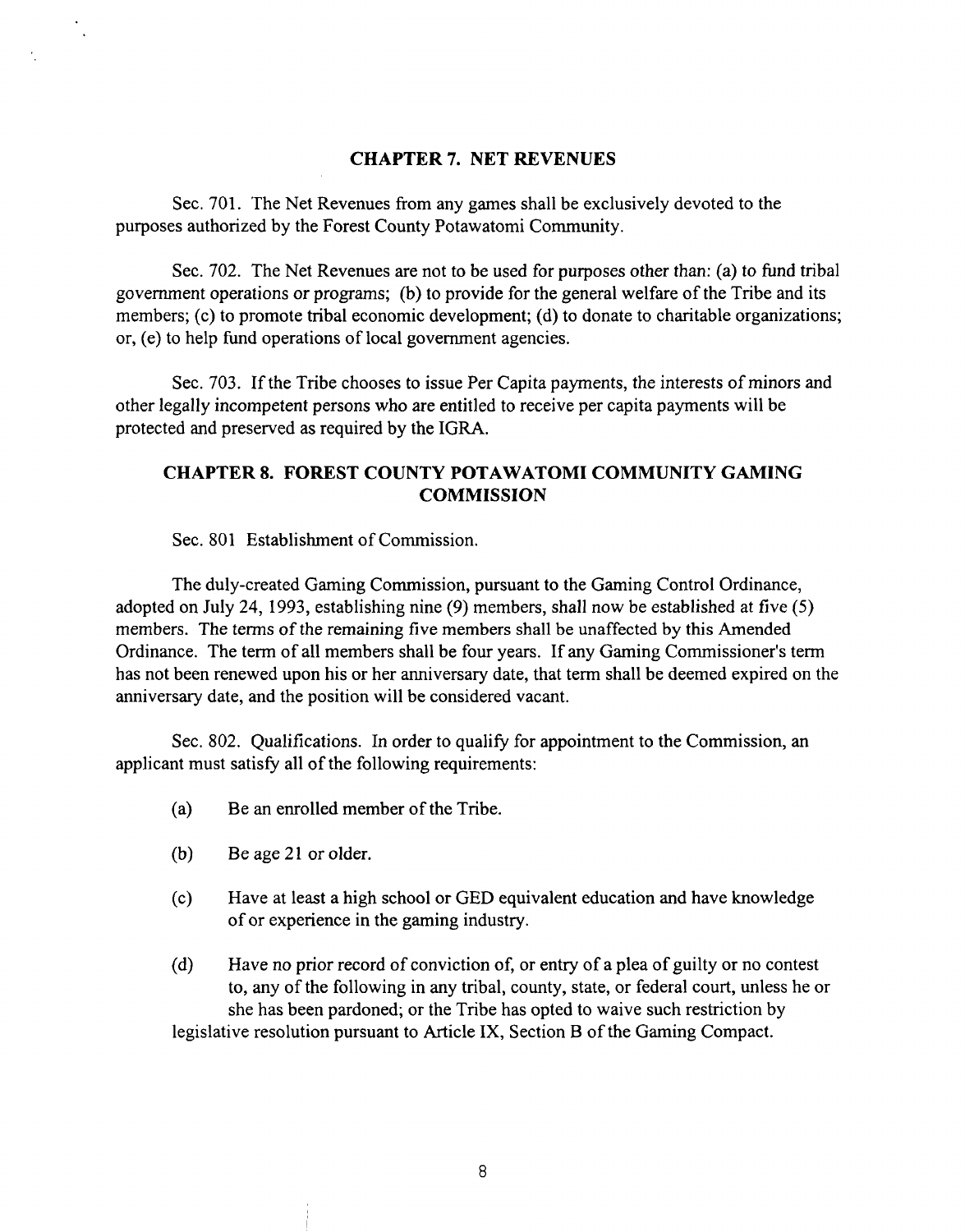(i) **A** felony; within the last 10 years other than those crimes or acts indicated in  $(d)$  (ii), (iii) and (iv);

- (ii) Any gaming-related offense;
- (iii) Fraud or misrepresentation in any connection;
- (iv) **A** violation of any provision of Chs. *562* or 565, Wis. Stats., any rule promulgated by the Lottery Board, Wisconsin Racing Board or other appropriate state regulatory body, or this Ordinance or any other ordinance of the Tribe regulating or prohibiting gaming;
- (e) Not be serving on the Executive Council or any elected or appointed committees of the Tribe at the time of his or her appointment to, or during his or her term of office on, the Commission. This prohibition does not include persons serving on Area or local committees;
- (f) Not be employed by any Gaming Enterprises, and not be a Primary Management Official or Owner or Controlling Person with respect to any Management Contract.
- (g) Have satisfied restrictions under Chapter 11. "Conflicts of Interest," herein.

Sec. 803. Term; Quorum. The Commissions. **A** majority of the acting Commissioners present at a meeting duly called shall constitute a quorum.

Sec. 804. Compensation. Commissions shall serve on a full-time basis and will be compensated for their time on a salary basis as determined by the General Council from time to time.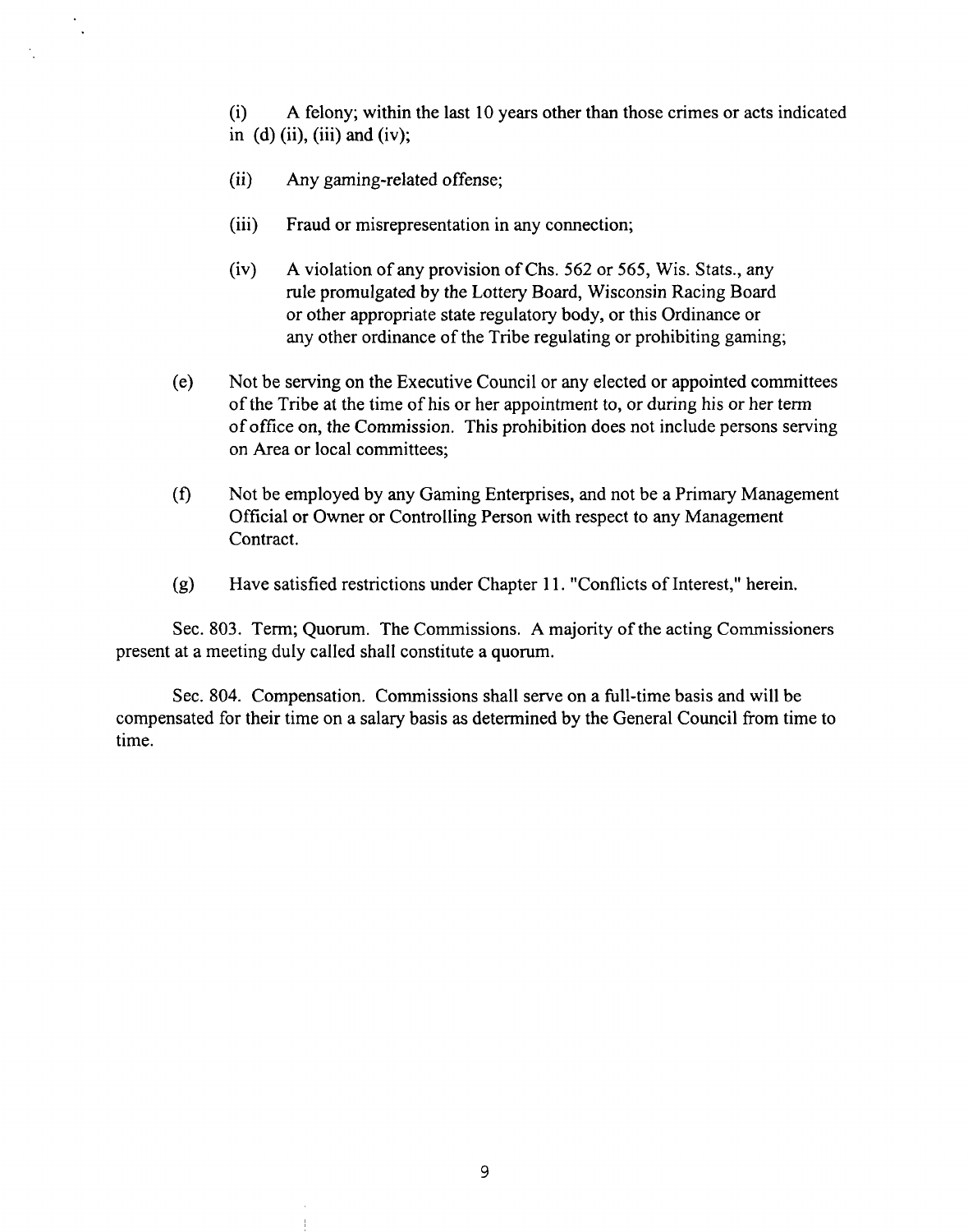Sec. 805. Removal/Suspension. Any Commissioner may be removed or suspended by an affirmative majority vote of the members voting of the General Council at a regular or duly called special meeting of that body. Such action may be recommended upon a majority vote of the Executive Council or by any member of the Forest County Potawatomi Community upon submission to Executive Council of a petition signed by at least 10 of the qualified voters of the Community. Such removal shall only be for cause, including malfeasance, dereliction or neglect of duty, unexcused failure to attend three successive meetings of the Commission, failure to continue to meet the qualifications for appointment to the Commission, conviction of a felony in any tribal, county, state or federal court, while in office, any willful and persistent misconduct reflecting on the dignity and integrity of the Executive Council or the Tribe, or failure to comply with any provisions of the Tribe's Constitution and By-laws, this Ordinance, and any other applicable laws. Any Commissioner being considered for removal may be suspended with or without pay by the Executive Council pending final determination by General Council. In cases of removal and suspensions, said Commissioner shall be provided with prior notice in writing stating the grounds and evidence supporting such grounds for removal, and he or she shall have 30 days to provide an explanation to the Executive Council in person or in writing, which explanation shall be considered by the General Council in voting on the question within 180 days of the date of suspension or removal notice. If a General Council meeting does not convene within 180 days to decide the removal or suspension charge(s), said Commissioner(s) will be deemed to have been reinstated, all charges will be deemed to be dismissed with prejudice, and all back pay will be reinstated. Judicial review of such General Council determinations may be obtained by bringing an appeal in tribal court within 15 days after the date of the General Council's determination.

 $\mathcal{L}_{\mathcal{L}}$ 

Sec. 806. Vacancies. A vacancy on the Commission through death, resignation, term expiration, or removal from office shall be filled by appointment within 30 days by the Executive Council to complete the unexpired term.

Sec. 807. Powers and duties of Commission. The Commission shall have the following powers and duties:

- (a) The Commission shall have primary responsibility for developing policies, guidelines, and regulations for Class I1 and Class I11 gaming on the Tribe's Lands, and for recommending to the General Council that the General Council adopt such policies, guidelines, and regulations.
- (b) The Commission shall monitor all Class I1 and Class 111 gaming on the Tribe's Lands and all monthly reports and annual audits of such activities to insure that such activities conform to the provisions of this Ordinance and other applicable laws.
- (c) The Commission shall issue and revoke gaming licenses in accordance with the Tribe's Rules of Licensing Procedures as adopted by the Forest County Gaming Commission on 2/10/95 and on 2/11/95 by the General Council.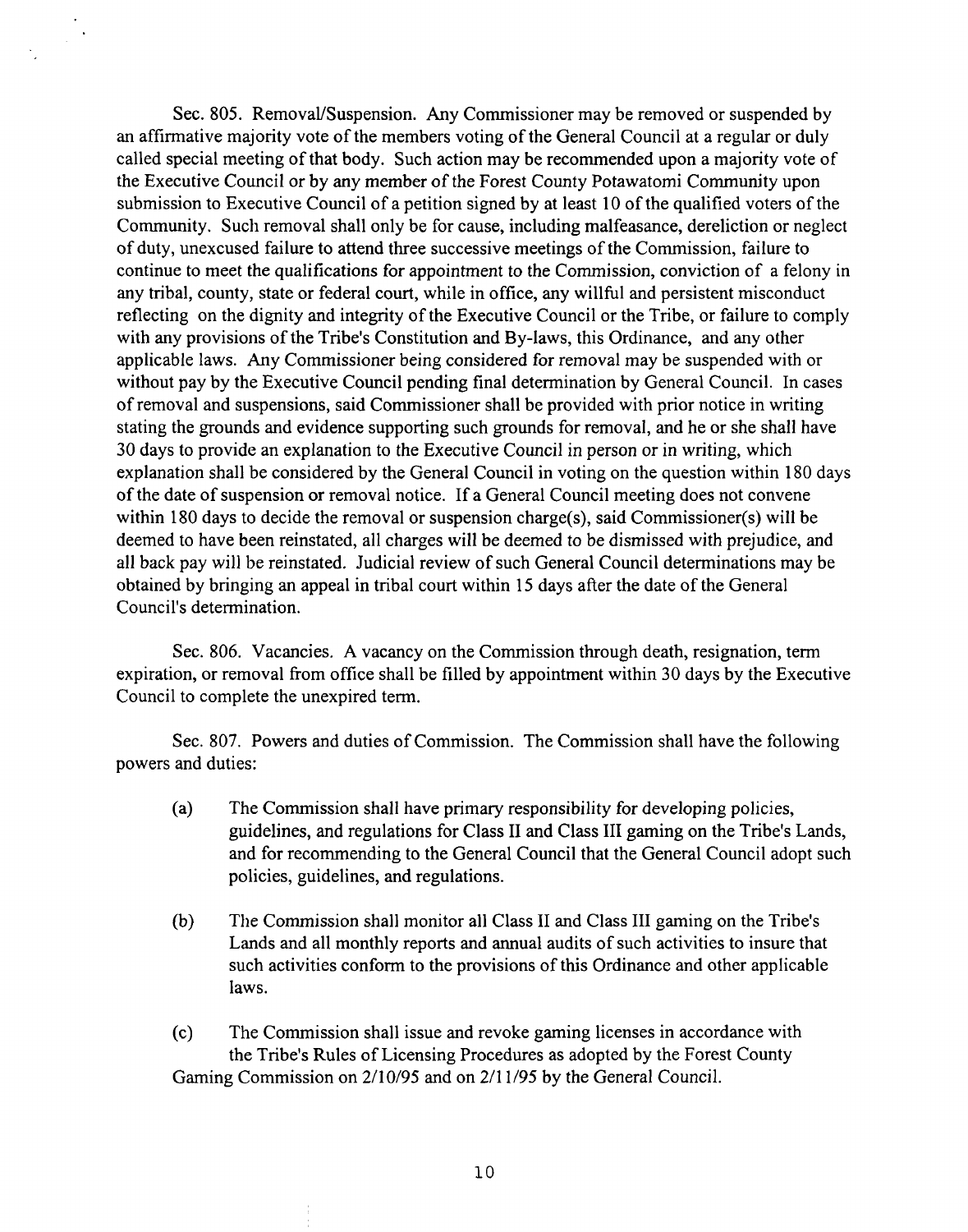(d) The Commission shall investigate all alleged violations of this Ordinance.

 $\mathcal{A}$  $\ddot{\phantom{a}}$ 

> (e) The Commission shall report to the Executive Council penalties imposed for violations of this Ordinance in accordance with Chapter 14 of this Ordinance and any other actions to enforce the provisions of this Ordinance or to enjoin or otherwise prevent any violation of this Ordinance or other laws relating to gaming on the Tribe's Lands.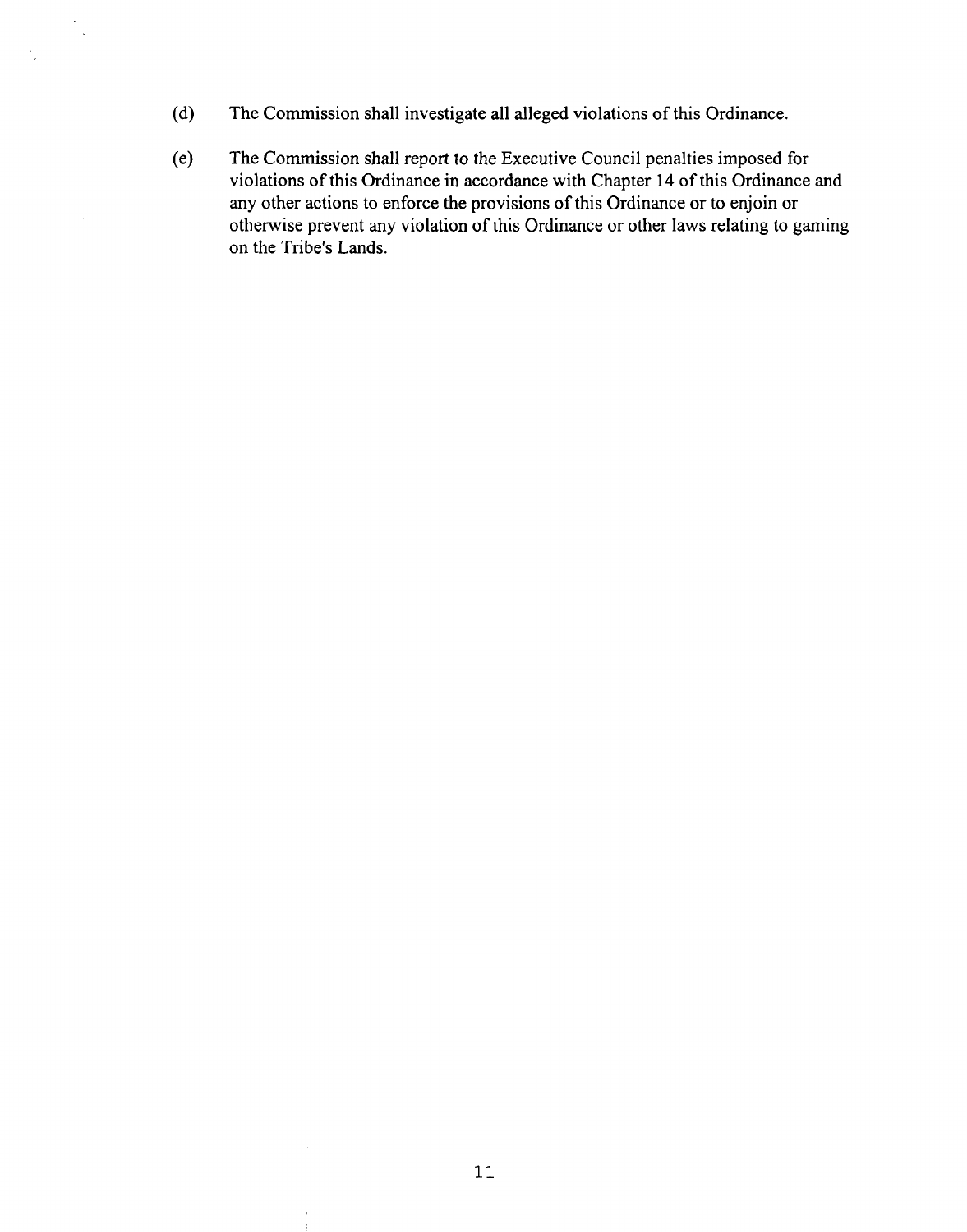- *(0* The Commission shall prepare and recommend an annual budget for purposes of allocating funds to the Commission for necessary activities and expenses, which must be approved by the Executive Council, prior to General Council's final approval, during its annual process of approval of tribal budgets. The Commission may, in accordance with an approved budget, employ such staff from time to time as it deems necessary to fulfill its responsibilities under this Ordinance, and may retain professional services, other than legal counsel, including investigative services to assist the Commission with respect to any of the issues over which the Commission exercises jurisdiction.
- (g) In addition to any procedures required under the Tribe's property and procurement manual or policies, and except as limited under any Management Contracts or other gaming-related contracts, all gaming-related purchases in the amount of \$5,000 or less that have not been included in the approved budget shall be subject to approval by the Commission, and all gaming-related purchases in excess of \$5,000 that have not been included in the approved budget shall be subject to approval by the Executive Council.

(h) The Commission shall report to the Executive Council at least monthly and as needed pertaining to the activities of the Commission and the status of the Tribe's gaming enterprises.

- (i) The Commission shall timely post the minutes and all notices of its meetings at the Tribal Center of the Community, and provide to the Executive Council a complete and up-to-date record of its minutes.
- (j) The Commission shall have the authority to negotiate on behalf of the Tribe and shall report to the Executive Council prior to any execution of any and all contracts related to regulation and licensing that are not inconsistent with the authority delegated under this Ordinance, and that are necessary for the operation of any gaming enterprise owned and operated by the Tribe. If any such contract requires the waiver in any manner of the Tribe's sovereign immunity, the Gaming Commission shall have the prior approval to execute such a contract by the General Council.
- **(k)** Tlle Commission shall have such other powers as are delegated to it from time to time by the General Council.
- (1) Only upon prior approval by the Executive Council shall the Gaming Commission make official statements on behalf of the Tribe related to the Tribe's gaming.

Sec. 808. Procedures of the Commission.

 $\dot{\mathcal{L}}$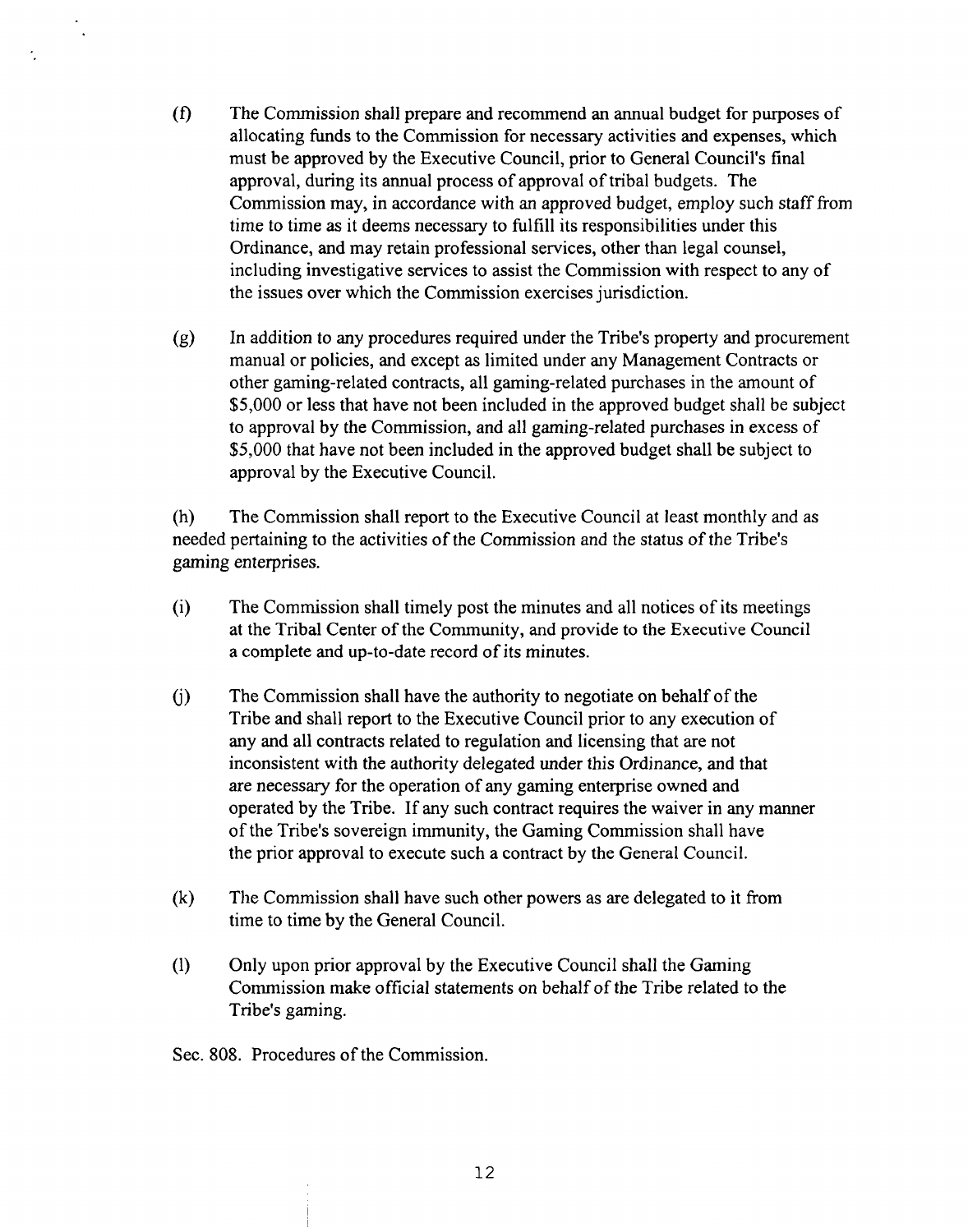(a) Meetings. All meetings (except licensing hearings, related meetings, and executive sessions) of the Commission shall be open to all members of the Tribe. The Commission may, upon motion duly passed, go into executive session. At such sessions, all persons shall be excluded from the meeting chamber, and any persons whose presence shall be required before the Commission shall be designated by the presiding officer, and no other persons shall be allowed to be present other than the Commissioners and any Executive Council members.

(b) By-laws. The By-laws appended hereto as Appendix A shall be the initial bylaws governing the operations of the Commission. Subject to any limitations set forth in this Ordinance, such bylaws may be amended by the Commission at any time, but amendments shall not be effective until approved by the General Council.

### **CHAPTER 9. BACKGROUND INVESTIGATIONS**

Sec. 901. Required Background Investigations. The Commission shall conduct background investigations of the following persons:

- (a) All Primary Management Officials, Gaming Commissioners, and Key Employees; and
- (b) Such additional persons as required under the IGRA, the Compact or in the discretion of the Commission.

Sec. 902. Standards for Background Investigations. All background investigations shall be conducted to ensure that the Tribe in its Gaming Enterprises shall not employ or contract with persons whose prior activities, or reputation, habits and associations pose a threat to the public interest or to the effective regulation of gaming conducted under the Tribe's Gaming Ordinances,... or create or enhance the dangers of unsuitable, unfair or illegal practices and methods and activities in the conduct of such gaming. Such investigations also shall otherwise meet the standards of such investigations imposed under the IGRA and/or the Compact and shall be updated as required under the IGRA and/or the Compact, as applicable. Nothing herein shall prevent the Commission from conducting more comprehensive background investigations than those required under the IGRA or the Compact.

Sec. 903. Required Notifications and Record Keeping. As appropriate, the Commission shall promptly notify the NIGC or other appropriate federal regulatory body and the Lottery Board of information obtained in the course of any background investigation as required under the IGRA and the Compact, and shall comply with all record-keeping requirements with regard to such investigations as are set forth in the IGRA and the Compact.

#### **CHAPTER 10. LICENSING PROCEDURES**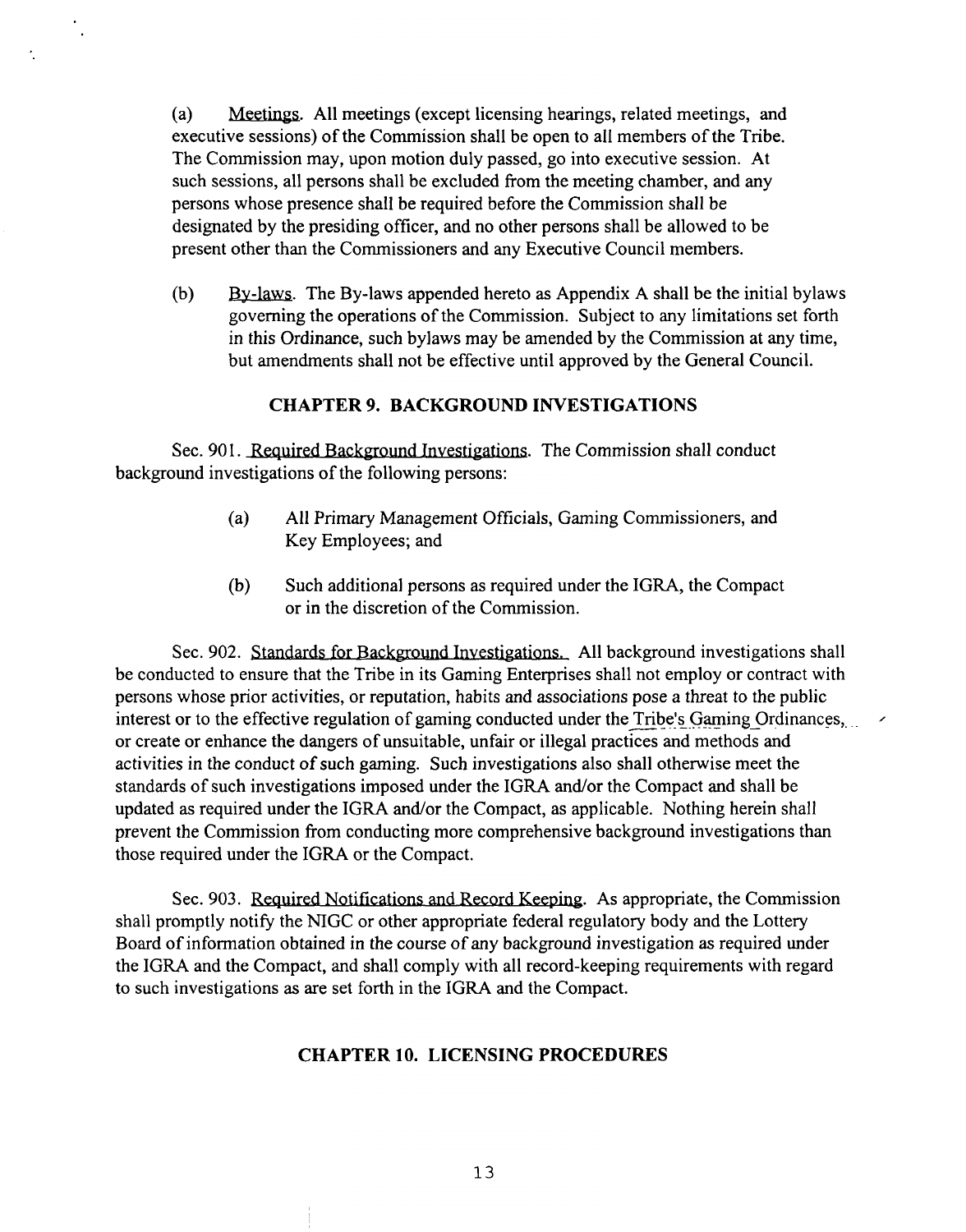The Gaming Commission shall have the authority to issue and revoke such gaming<br>licenses as may be required pursuant to applicable Tribal law and in accordance with the Forest licenses as may be required pursuant to applicable Tribal law and in accordance with the Forest  $k^2$ <br>County Potawatomi Gaming Commission Rules of Licensing Procedures as adopted by the General Council on February 11, 1995, together with all amendments thereto.

#### **CHAPTER 11. CONFLICTS OF INTEREST PROHIBITED.**

Sec. 1101. No member of the Executive Council or the Commission shall:

 $\overline{\phantom{a}}$ 

- (a) be employed by any Gaming Enterprise, or be a Primary Management Official or Owner or Controlling Person with respect to any Management Contract, either while serving on the Executive Council or the Commission.
- (b) Participate in the approval, denial or renewal of any application for a gaming license by, or participate in the revocation or suspension of any license granted hereunder to, any Household Member or Immediate Relative of such member of the Executive Council or the Commission.
- (c) Engage in any business, transaction, or professional activity or incur any obligation of any nature which conflicts with the proper discharge of his or her official duties in administering this Ordinance; provided that a Gaming Commissioner who may engage in a conflicting activity or incur a conflicting obligation that is not otherwise disqualified under Sec. 1101(a) shall promptly disclose that activity or obligation to the Executive Council and refrain fiom voting on any matter regarding when such activity or obligation may constitute a conflict.
- (d) Use or attempt to use, any official or apparent authority of this office or duties which places, or could reasonably be perceived as, placing their private economic gain or that of any special business interests with which they are associated, before those of the general public, whose paramount interests their office or employment is intended to serve.
- (d) Use or disclose confidential information gained in the course of or by reason of their official position or activities, to hrther their own economic interests or that of anyone else.

Sec. 1102. No party to a Management Contract, Owner, or Controlling Person, Primary Management Official, or employee of the Tribe in any of its Gaming Operations shall: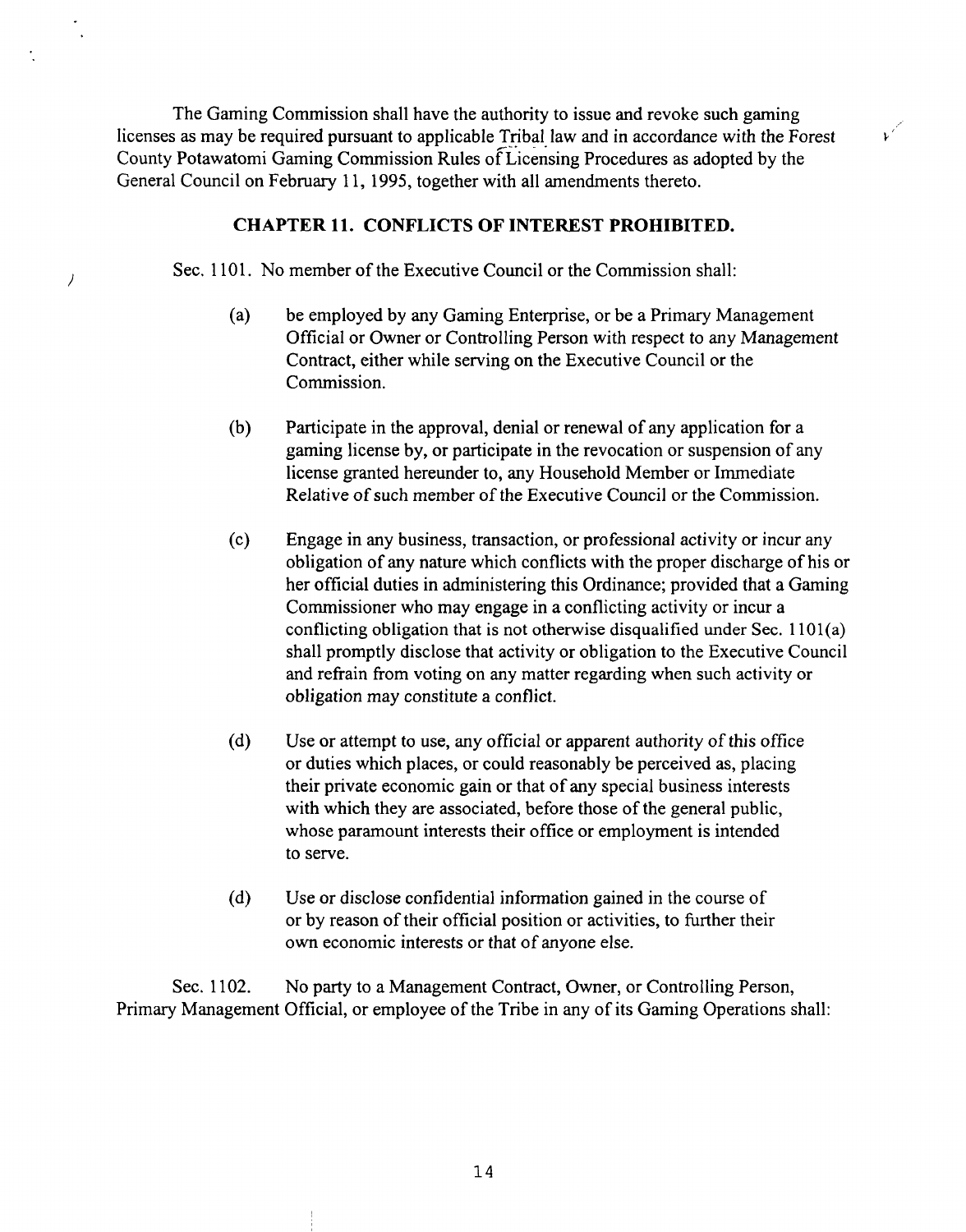- (a) Participate as a player in any Class I1 or Class I11 games conducted pursuant to this Ordinance, except that employees of the Tribe in any of its Gaming Enterprises may participate as players at locations other than those at which they are employed.
- (b) Engage in any business transaction or professional activity or incur any obligation of any nature which conflicts with the proper performance of any Management Contract or employment duties, as the case may be.

Sec. 1103. In addition to the prohibitions in Sec. 1102, no employee of the Tribe in any of its Gaming Enterprises shall own, be employed by, or have any direct or indirect pecuniary interest in any Management Contract or other gaming-related contract of the Tribe. However, nothing in this Sec. 1 103 shall prevent the Tribe from employing a person with a direct or indirect financial interest in a gaming-related contract which has been submitted to the Bureau of Indian Affairs ("BIA") for review and approval during the period of such review, provided that any such employment shall terminate upon approval by the BIA of the contract.

 $\ddot{\phantom{a}}$ 

### **CHAPTER 12. ACCOUNTING, MONTHLY REPORTS, AND ANNUAL AUDITS.**

Sec. 1201. The Commission shall maintain an adequate computerized accounting system for the purpose of recording all receipts and expenditures in connection with the conduct of games and the disbursement of profits derived therefrom. Printed copies of all information shall be in the possession of the Commission and the Executive Council.

Sec. 1202. No later than 15 days after the end of each month, the General Managers of each of the Gaming Enterprises shall prepare and submit to the Commission and the Executive Council a comprehensive report for the month completed of the gaming operations for which such General Manager has overall responsibility. The report shall include, but not be limited to:

- (a) **An** itemized statement of the gross receipts.
- (b) **An** itemized statement of expenditures, including amounts paid for salaries and benefits, prizes, supplies and equipment, and other expenses.

Sec. 1203. The monthly report shall be signed by the General Manager with overall responsibility for the operations.

Sec. 1204. In compliance with 25 U.S.C. §2710(b)(2)(C) and (D), all Gaming Enterprises shall be subject to an audit by independent certified public accountants, not less than annually, to be submitted to the Executive Council and the Commission. Copies of the annual audit shall be provided to the NIGC. In addition, all contracts for supplies, services, or concessions for a contract amount in excess of \$25,000 annually (except contracts for professional legal or accounting services) relating to Class I1 or Class I11 gaming shall be subject to an independent audit not less than annually.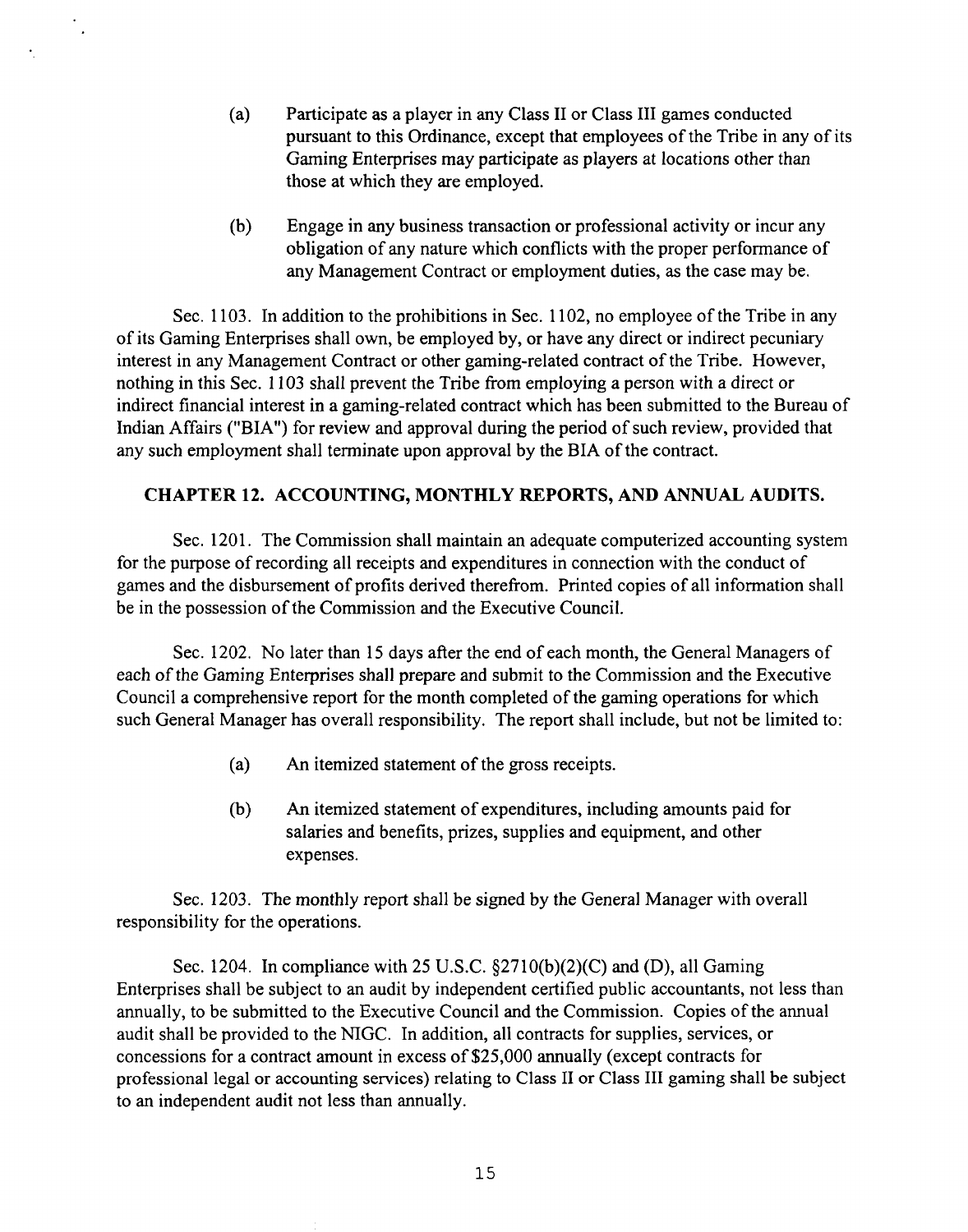#### **CHAPTER 13. POWERS OF THE EXECUTIVE COUNCIL**

 $\ddot{\phantom{a}}$ 

÷.

Section 1301. The Executive Council shall be the body within the Tribe's government that has primary responsibility for dealing with an entity established by the United States Government and/or the State of Wisconsin for all non-regulatory and non-licensing gaming-related purposes.

#### **CHAPTER 14. POWERS OF THE GENERAL COUNCIL**

Section 1401. The General Council retains the authority to review and rescind any action of the Gaming Commission, provided that if the General Council has not acted to rescind an action of the Gaming Commission within 30 days from the date minutes describing that action have been posted, then the action shall be final and not subject to rescission.

Section 1402. The General Council retains the sole authority to retain legal counsel for the Tribe in the area of gaming.

### **CHAPTER 15. INTERPRETATION**

Section 1502. In the interpretation and application of the provisions of this Ordinance, said provisions shall be held to the minimum requirements, and shall be liberally construed in favor of the Forest County Potawatomi Community and shall not be deemed a limitation or repeal of any other tribal power or authority.

#### **CHAPTER 16. MISCELLANEOUS PROVISIONS**

Sec. 1601. Right to Exclude Any Person From Premises At Any Time. Any person may be excluded from the premises for cause at any time at the discretion of any Primary Management Official, General Manager, or other Key Employee.

The United States of Marcuset Control of the States Control and The States Control and The action shall be final and not subject to rescission.<br>
Section 1402. The General Council retains the sole authority to retain legal any alcoholic beverages on any Premises, except for such beverages as are purchased from the Tribe or its authorized agents for on-sale consumption in accordance with licensing and other requirements of the Compact and laws of the Tribe, with possession and consumption of such beverages to be confined to such areas as are specifically defined by the Executive Council.

Sec. 1603. Prohibited Substances. No person shall have in his or her possession any substance prohibited by federal, state or tribal laws while on any premises.

Sec. 1604. Firearms. No person shall have in his or her possession any firearm on any Premises. This section shall not apply to law enforcement officers or security personnel employed by the Tribe.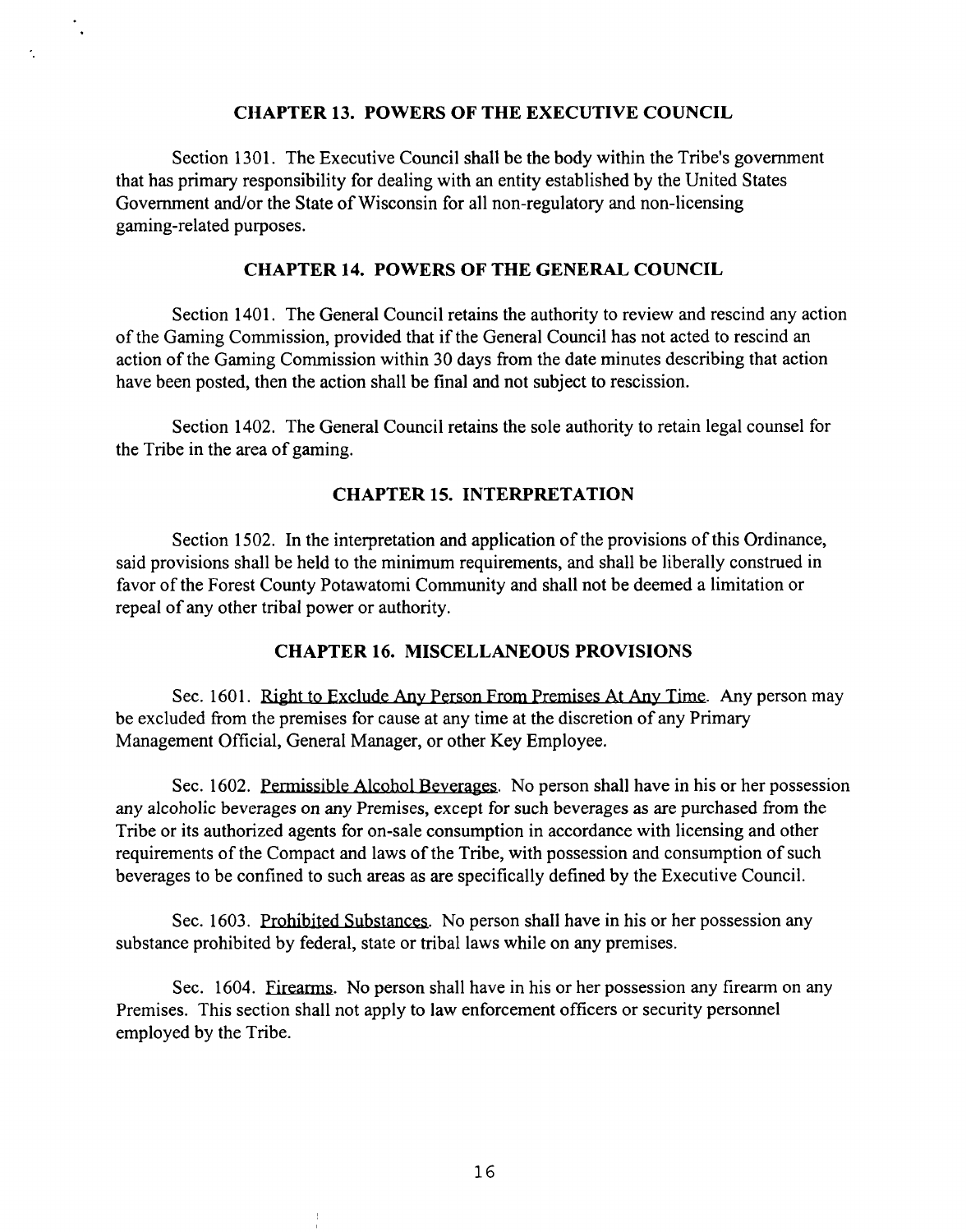Sec. 1605. Disorderly Conduct. No person shall engage in conduct which is violent, abusive, indecent, profane, boisterous, unreasonably loud, or otherwise disorderly under circumstances in which the conduct tends to cause or to provide disturbance on any Premises.

Sec. 1606. Enforcement. Any person who violates any of the above subsections shall be asked to leave the Premises. If any person so requested to leave refuses to promptly leave the Premises, any of the Tribe's authorized law enforcement officers or security personnel shall be called to escort such person from the Premises.

Sec. 1607. Transportation Providers. No person providing conveyance on Tribal Lands, or whose destination is Tribal Lands, shall conduct or permit to be conducted, any Class I1 or Class I11 games in such vehicle.

### **CHAPTER 17. PENALTIES FOR VIOLATIONS**

Any person who violates any provision of this Ordinance or gives false testimony in any matter provided for hereunder before either the Commission or the Executive Council shall be subject to civil penalties to be imposed by the Executive Council, including suspension or exclusion from employment in any Gaming Enterprises, exclusion from the Tribe's Lands if not a member of the Tribe, and/or a fine of not more than \$10,000 for each such violation.

## **CHAPTER 18. EFFECTIVE DATE**

This Ordinance shall take effect upon its adoption by **a** majority vote of the General Council at a duly convened meeting and subject to approval by the NIGC.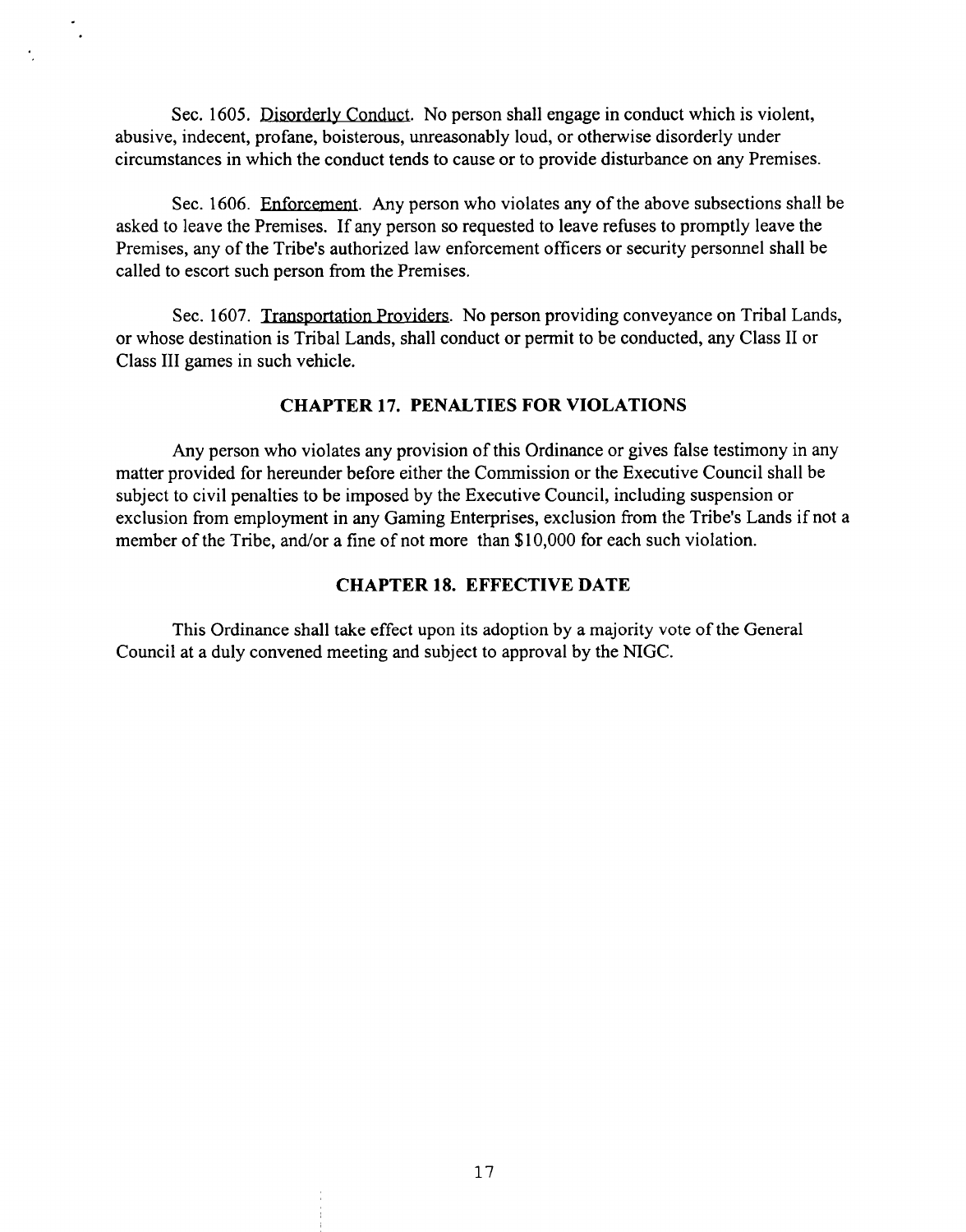#### **APPENDIX A**

## **FOREST COUNTY POTAWATOMI COMMUNITY GAMING COMMISSION BYLAWS**

#### **CHAPTER 1. NAME AND PRINCIPAL OFFICE**

Sec. 101. Name. This Commission shall be known as the Forest County Potawatomi Gaming Commission ("Commission").

Sec. 102. Principal Office. The location of the principal office of the Commission shall be Crandon, Wisconsin, 54520. Mailing address: Forest County Potawatomi Community Gaming Commission, P.O. Box 340, Crandon, WI, 54520.

#### **CHAPTER 2. OFFICERS**

Sec. 201. Election of Officers. A Chairperson, Vice-Chairperson, and Secretary will be elected by the Commission in even-numbered years at the first regular meeting of the Commission after in such years.

Sec. 202. Duties of Officers.

- (a) Chairperson. The Chairperson shall be from among the Commission; shall preside over all meetings and proceedings of the Commission; shall have Ex-Officio membership on all committees of the Commission; and shall have the general powers given to the Chairperson by the Executive Council, including powers allowed by law to sign contracts, certificates, and other instruments which are authorized by the Executive Council and the Gaming Ordinances of the Forest County Potawatomi Community ("Tribe"). The Chairperson shall act as supervisor over all other Commissioners.
- (b) Vice-Chairperson. The Vice-Chairperson shall be from among the Commission; shall perform duties as the Chairperson and Commission may direct; and shall serve in the Chairperson's stead in the Chairperson's absence or if the Chairperson is unable to perform, at which time the Vice-Chairperson shall have all the powers of the Chairperson.
- (c) Secretary. The Secretary shall be from among the Commission and shall perform all duties assigned by the Commission.
- (d) Any documents, orders or other documents of the Commission shall be  $\therefore$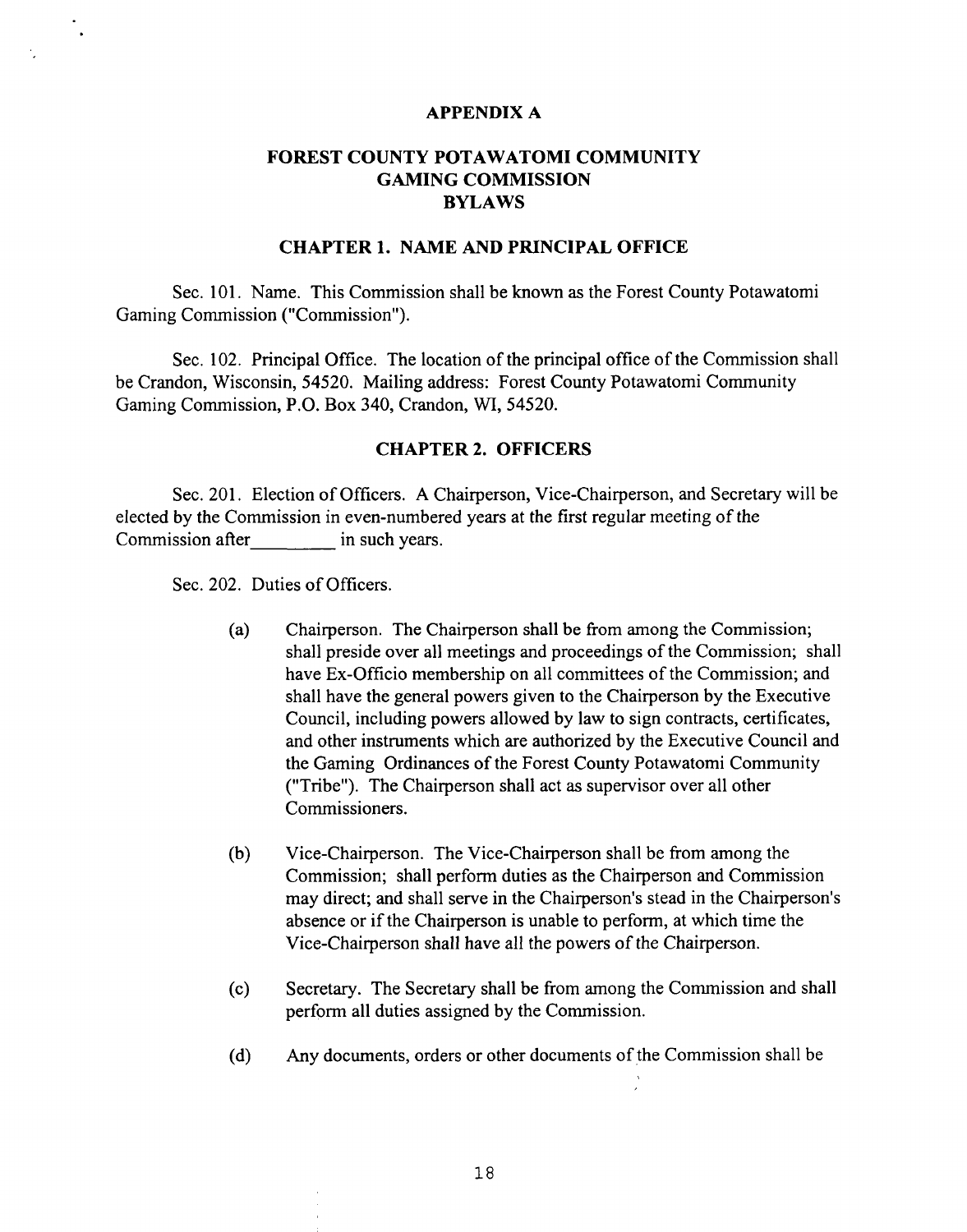signed by the Chairperson or the Vice-Chairperson in the absence of the Chairperson.

## **CHAPTER 3. MEETINGS**

Sec. 301. Open Meetings.

- (a) All meetings of the Commission (except during licensing hearings, meetings that involve licensing issues, and executive sessions) shall be open to all members of the Tribe. Balloting at all sessions shall be either by acclamation or by secret written ballot, as the Chairperson shall direct.
- (b) During any regular or special meeting, the Commission may, upon motion duly passed, go into executive session. At such sessions, all persons except for the following persons shall be excluded from the meeting chamber: members and officers of the Commission, any members of the Executive Council who are present, and any person designated by the Chairperson whose presence shall be required before the Commission.

Sec. 302. Regular Meetings. Regular meetings of the Commission shall be held at least monthly at a time, date, and place designated and duly posted at the Tribal Center by the Commission.

Sec. 303. Special Meetings. Special meetings of the Commission may be called by the Chairperson, the delegated representative of the Chairperson, or a majority of the Commission.

Sec. 304. Notice.

- (a) Regular Meetings. Notice of each regular meeting shall be given to Commissioners by written notice delivered no less than 5 days prior to the meeting, which notice shall be deemed to be delivered when deposited in the U.S. mail so addressed with postage thereon. Notice of all regular meetings must also be posted for a minimum of 5 days at designated locations in each of the designated areas of the Tribe.
- (b) Meetings. Notice of special meetings shall be given to Commissioners at least 40 hours prior to the meeting and may be written or oral, via telephone. Notice of all special meetings also must be posted for a minimum of 40 hours at the Tribal Center and notice of special meetings must state the purpose of the meeting.